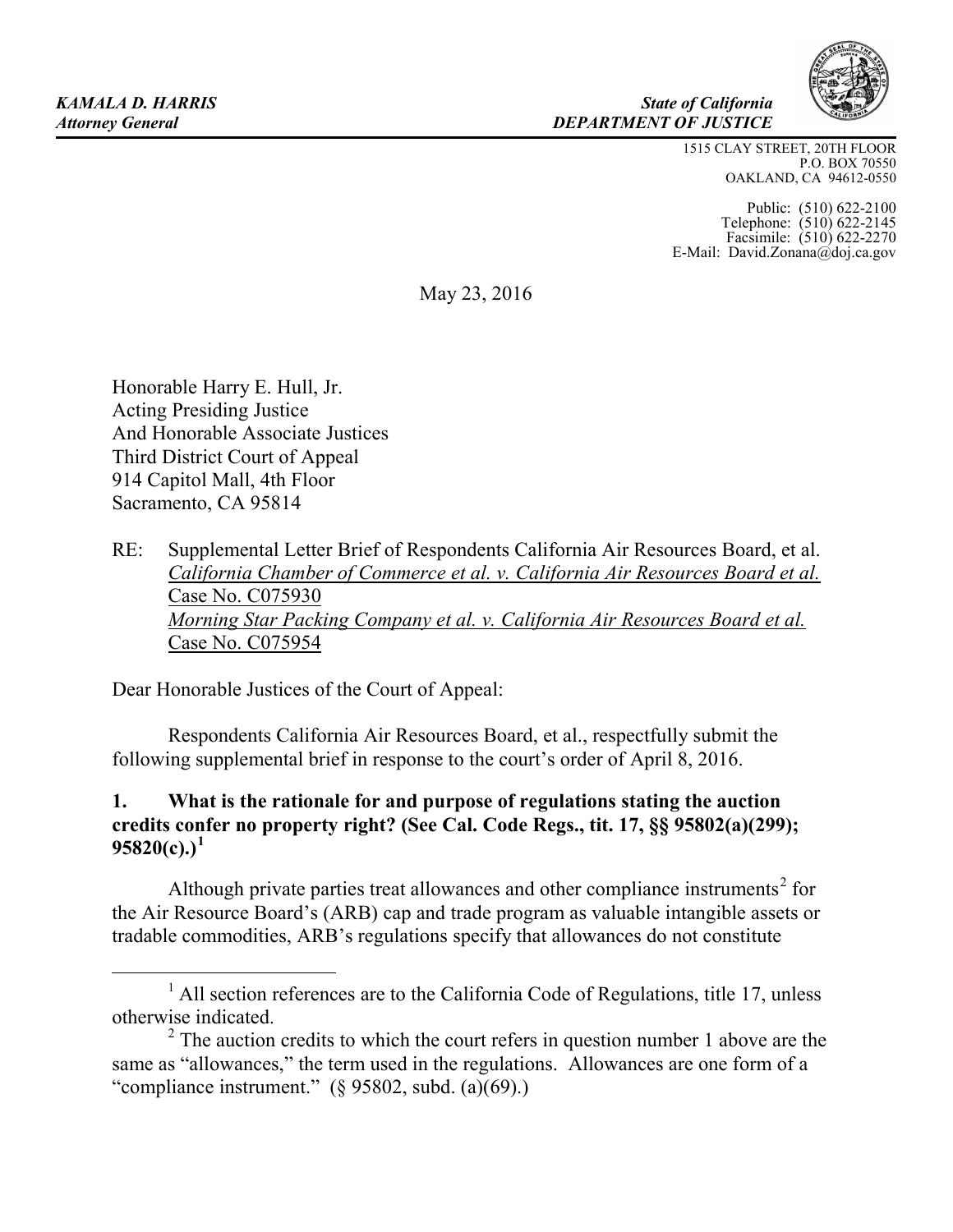property or a property right. This statement is necessary to clarify that, vis-à-vis the state, regulatory and enforcement actions taken by ARB in implementing the cap and trade program do not give rise to a constitutional takings claim. (See Administrative Record (hereafter AR) C-000247 to C-000248 [stating that a decision by ARB—for enforcement or regulatory reasons—to terminate, revoke or limit compliance instruments should not "creat[e] a loss to the people of California"].)

Compliance instruments in similar emissions trading programs have been described as "de facto property rights between private parties...."<sup>[3](#page-1-0)</sup> ARB's statement in its regulations that compliance instruments do not constitute property is consistent with this concept.

A. Consistent with Precedent From Other Cap and Trade Programs, ARB Defined Allowances in a Manner that Preserved its Regulatory and Enforcement Powers

Section 95820, subdivision (c) provides that a compliance instrument is "a limited authorization to emit up to one metric ton of  $CO<sub>2</sub>e$  of any greenhouse gas."<sup>[4](#page-1-1)</sup> This subdivision reserves to the Executive Officer of ARB the right to "terminate or limit such authorization to emit," and specifies that a compliance instrument "does not constitute property or a property right." (§ 9[5](#page-1-2)820, subd.  $(c)$ .)<sup>5</sup> ARB set forth the rationale for these provisions in the Initial Statement of Reasons (ISOR), released with the proposed regulations in 2010. In relevant part, ARB stated that:

> It is necessary for the Executive Officer to retain authority to terminate or limit the "authorization to emit" so that in the case of fraud or market manipulation, ARB has a mechanism to protect the market. Additionally, property rights cannot attach to the compliance instruments because, in the event of federal preemption in the cap-and-trade market or other conditions, California must have the ability to revoke the

<span id="page-1-0"></span> <sup>3</sup> See Gehing & Streck, *Emissions Trading: Lessons from SOx and NOx Emissions Allowance and Credit Systems Legal Nature, Title, Transfer, and Taxation of Emission Allowances and Credits* (2005) 35 Envtl. L. Inst. 10219, 10224.

<sup>&</sup>lt;sup>4</sup> "CO<sub>2</sub>e" means "carbon dioxide equivalent." (See § 95802, subd. (a)(56).)

<span id="page-1-2"></span><span id="page-1-1"></span> $<sup>5</sup>$  ARB defines the term "property right" to include any type of right, and gives</sup> examples of "personal or real, tangible or intangible" property." (§ 95802, subd. (a)(299).)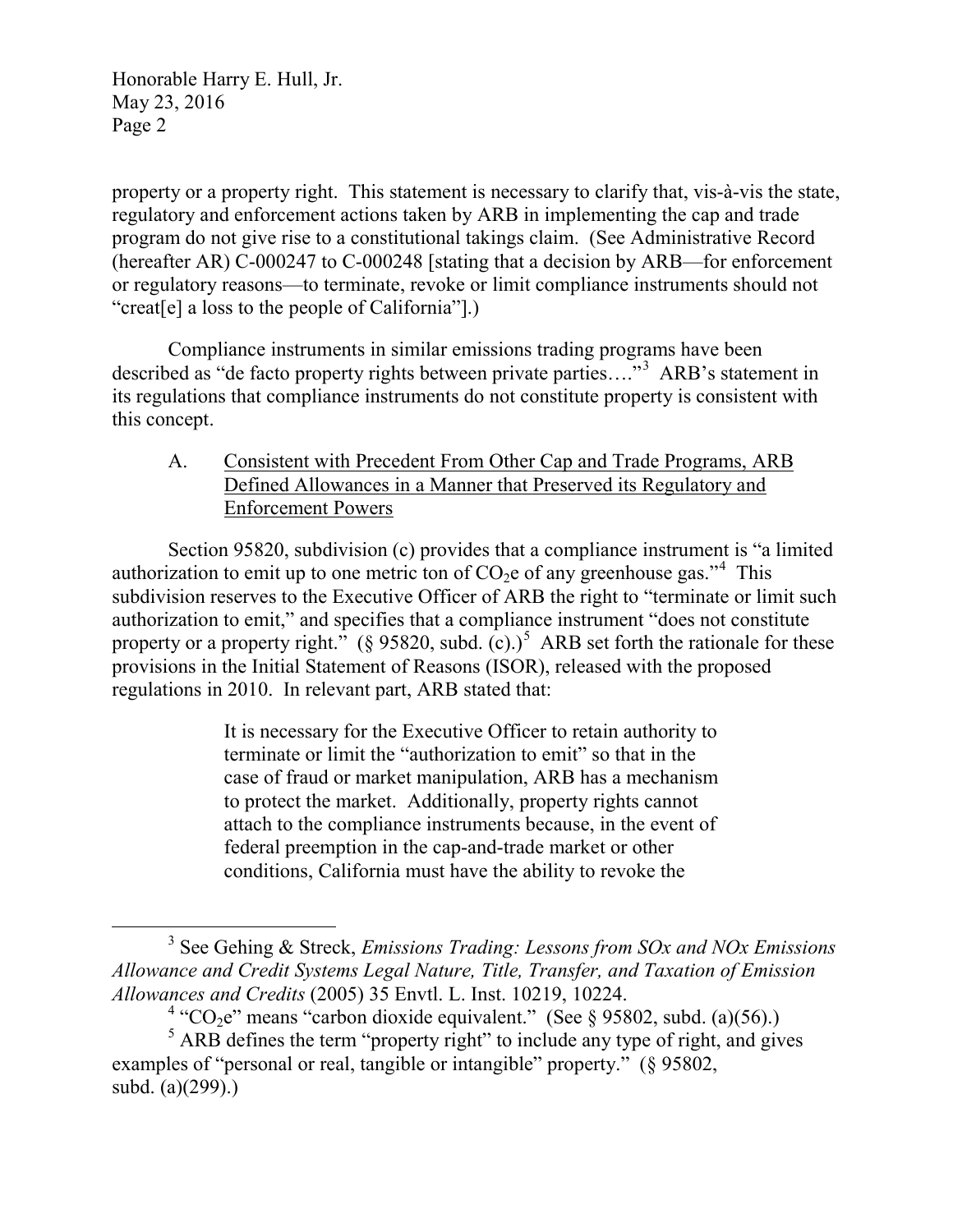> compliance instruments without creating a loss to the people of California.

(AR C-000247 to C-000248.) As this explanation indicates, ARB's statement that a compliance instrument does not constitute property or a property right is intended to clarify the limitations of constitutional takings claims.

ARB clearly has the authority to regulate greenhouse gas emissions to protect the public health and welfare. (Health  $&$  Saf. Code,  $&$  38510.) For enforcement or regulatory reasons (or reasons beyond ARB's control such as preemption), ARB has retained the authority to terminate or limit compliance instruments held by private parties. (§ 95820, subd. (c).) These factors support ARB's statement in its regulations that compliance instruments are not property for purposes of the takings clause. (See *Bronco Wine Co. v. Jolly* (2005) 129 Cal.App.4th 988, 1031, citations omitted [discussing factors and noting that licenses and permits (which are analogous to allowances) generally do not constitute property rights for purposes of the takings clause]; see also *Conti v. United States* (Fed. Cir. 2002) 291 F.3d 1334, 1340.) However, to effectuate the "trade" component in its cap and trade program, ARB allows private parties to assign, sell and transfer allowances. (§§ 95920, 95921.)

ARB's classification of allowances as "non property" for purposes of the takings clause is consistent with the approach taken by nine other states and Congress. For example, all nine states participating in the Regional Greenhouse Gas Initiative $^6$  $^6$ —a multistate cap and trade program for carbon dioxide emissions from power plants—have adopted regulations that provide in relevant part that: "[a]  $CO<sub>2</sub>$  allowance under the  $CO<sub>2</sub>$ Budget Trading Program does not constitute a property right." (See, e.g., 6 NYCRR 242-1.5, subd. (c)(9); 310 CMR 7.70 subd. (1)(e)3.i.) Similarly, when Congress established the acid rain cap and trade program, it defined "allowances" as "a limited authorization to emit sulfur dioxide" and specifically stated that "[s]uch allowance does not constitute a property right." (42 U.S.C. § 7651b.) Congress has taken the same approach with respect to the Federal Communications Commissions' auctioning of billions of dollars worth of spectrum licenses for broadcast and telecommunications services. (See 47 U.S.C. § 309, subd. (j)(6)(D).)

<span id="page-2-0"></span> $6$  The nine states that participate in the Regional Greenhouse Gas Initiative are Connecticut, Delaware, Maine, Maryland, Massachusetts, New Hampshire, New York, Rhode Island and Vermont. (See [https://www.rggi.org/design/regulations.](https://www.rggi.org/design/regulations))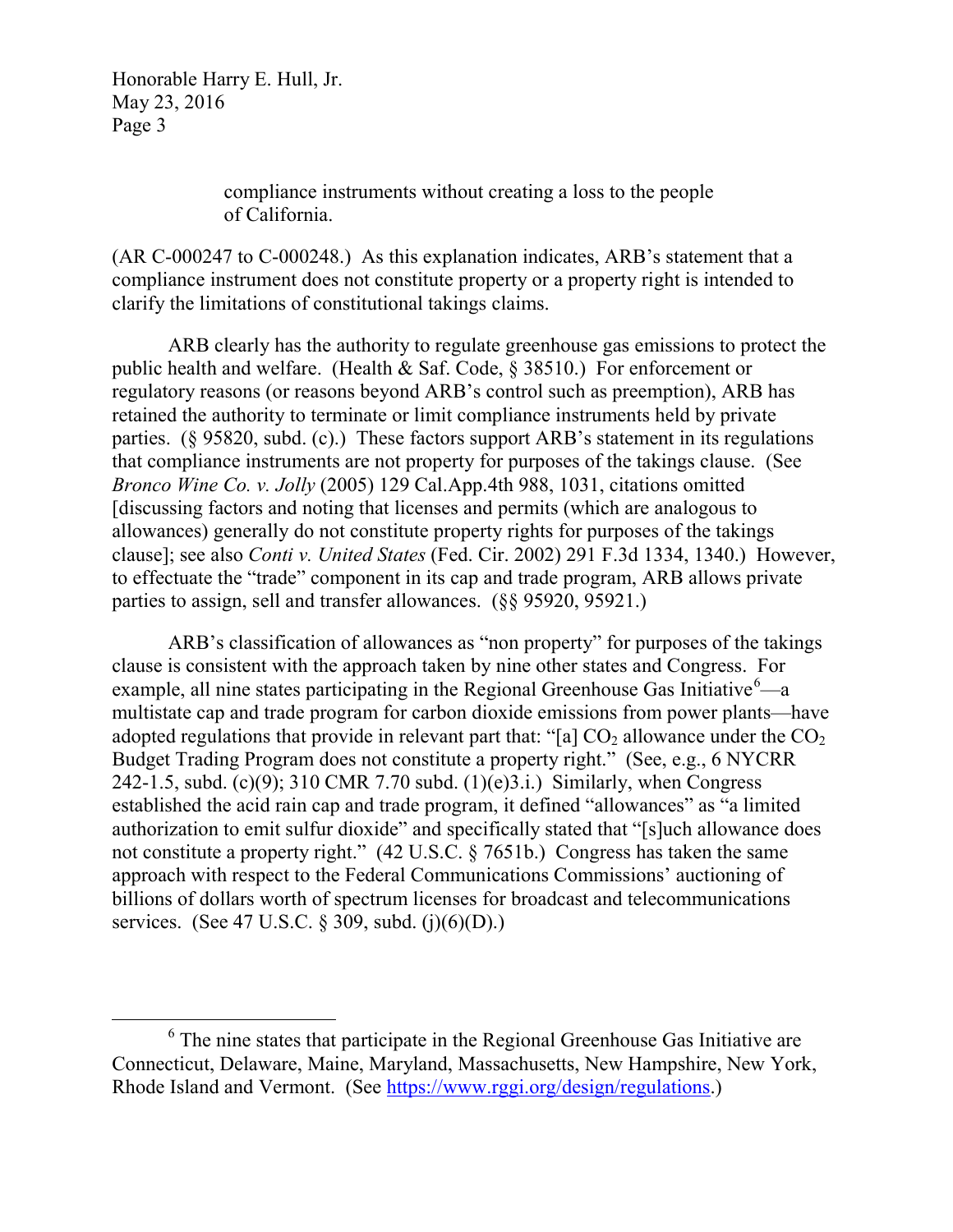In sum, ARB, other states and the federal government share a common approach in defining emissions allowances and other valuable instruments for purposes of the takings clause.

### B. Allowances Are Treated by Private Parties as an Intangible Asset or an Economic Commodity

The regulatory determination that allowances do not constitute property or convey property rights does not deprive them of value, nor does it appear to change the way in which private parties account for, and transact in, allowances.

When determining whether an instrument constitutes property, the legal context matters. (See, e.g. *Bronco Wine Co. v. Jolly*, *supra*, 129 Cal.App.4th at pp. 1031-1033 [a federal wine label "certificate" constituted property for due process purposes, but not under the takings clause].) While allowances are not property *for purposes of the takings clause*, that fact is not determinative of whether allowances are property or analogous to property for other purposes. Rather, as between private parties, the ability to assign, sell or otherwise transfer allowances gives them the indicia of property. (*Bronco Wine Co.*, at pp. 1030-1031; *Conti v. United States*, *supra*, 291 F.3d at p. 1340.)

ARB's regulations refer in several places to "ownership" of allowances and, as explained in ARB's response to comments submitted during the cap and trade rulemaking:

> [t]he references to 'ownership interests' refers to any participating entity's right relative to other private parties to direct the use of allowances or offset compliance instruments held in accounts in the California cap-and-trade program.

# (AR H-001296.)

Here again, ARB's approach and private parties' conduct is consistent with precedent. As one court of appeals has found, "the [Clean Air] Act provides that [acid rain cap and trade] emissions allowances may be bought and sold as any other commodity." (See *Ormet Corp. v. Ohio Power Co.* (4th Cir. 1996) 98 F.3d 799, 802, citing 42 U.S.C. § [7](#page-3-0)651b(b); 101 Cong. Rec. S16980 (daily ed. Oct. 27, 1990).)<sup>7</sup>

<span id="page-3-0"></span> <sup>7</sup> See also Sen.Rep. No. 228, 101st Cong., 2d Sess. 321 (1989), reprinted in 1990 U.S. Code Cong. & Admin. News, p. 3704 ("[T]he allowance system is designed so that (continued…)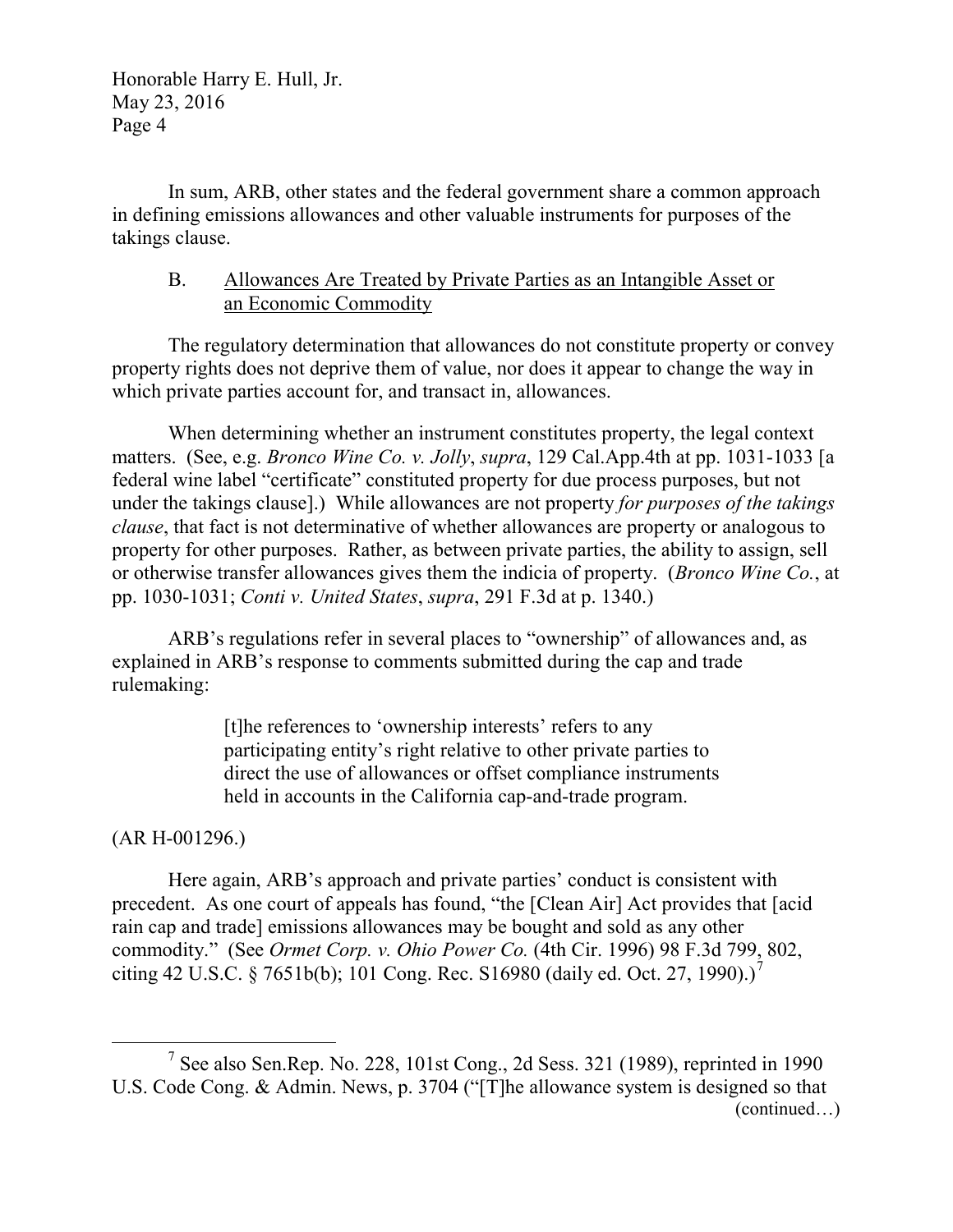Commentators have similarly noted that, between private parties in a cap and trade program, "all the normal property rights (usus, fructus, and abusus) are available…. Utilities and all other allowance holders can exclude all others, besides the government, from interfering with their possession, use and disposition of allowances." (Gehing  $\&$ Streck, *supra*, 35 Envtl. L. Inst. at p. 10223.)

The very design of cap and trade programs, including ARB's, relies on private parties treating allowances as a valuable commodity that can be sold or otherwise transferred, so that those who can reduce their emissions at the lowest cost have an incentive to do so. Major public corporations such at PG&E Corporation, Edison International and NRG Energy describe their holdings of allowances to investors as "inventory," "current assets," or "intangible assets." $\delta$ 

Indeed, that a purchaser receives this recognized, quantifiable, and transferable value is one of the reasons the ARB auction system is not a tax. (See ARB respondents' brief, pp. 54-55; see also Burtraw amicus brief, p. 11.)

*(…continued)*

 $\overline{a}$ 

allowances will be treated in part like economic commodities … [subject to] commercial, antitrust and other relevant laws").

<span id="page-4-0"></span><sup>8</sup> See PG & E Corporation and Pacific Gas and Electronic Company, *Annual Report Pursuant to Section 13 or 15(d) of the Securities Exchange Act of 1934 For the Fiscal Year ended December 31, 2015* (Feb. 18, 2016) at p. 85 (available at [http://investor.pgecorp.com/financials/sec-filings/sec-filings](http://investor.pgecorp.com/financials/sec-filings/sec-filings-details/default.aspx?FilingId=11193370)[details/default.aspx?FilingId=11193370\)](http://investor.pgecorp.com/financials/sec-filings/sec-filings-details/default.aspx?FilingId=11193370); see also Edison International and Southern California Edison, *Annual Report Pursuant to Section 13 or 15(d) of the Securities Exchange Act of 1934 For the Fiscal Year ended December 31, 2015* (Feb. 23, 2016) at p. 53 ("Energy Credits and Allowances") (available at [http://www.edison.com/home/investors/sec-filings-financials/sec](http://www.edison.com/home/investors/sec-filings-financials/sec-filings.html?company=&formType=&pageNum=4)[filings.html?company=&formType=&pageNum=4\)](http://www.edison.com/home/investors/sec-filings-financials/sec-filings.html?company=&formType=&pageNum=4); NRG Energy, Inc., *Annual Report Pursuant to Section 13 or 15(d) of the Securities Exchange Act of 1934 For the Fiscal Year ended December 31, 2015* (Feb. 29, 2016) at p. 135 (available at [http://investors.nrg.com/phoenix.zhtml?c=121544&p=irol-](http://investors.nrg.com/phoenix.zhtml?c=121544&p=irol-SECText&TEXT=aHR0cDovL2FwaS50ZW5rd2l6YXJkLmNvbS9maWxpbmcueG1sP2lwYWdlPTEwNzgwODEyJkRTRVE9MCZTRVE9MCZTUURFU0M9U0VDVElPTl9FTlRJUkUmc3Vic2lkPTU3)[SECText&TEXT=aHR0cDovL2FwaS50ZW5rd2l6YXJkLmNvbS9maWxpbmcueG1sP2l](http://investors.nrg.com/phoenix.zhtml?c=121544&p=irol-SECText&TEXT=aHR0cDovL2FwaS50ZW5rd2l6YXJkLmNvbS9maWxpbmcueG1sP2lwYWdlPTEwNzgwODEyJkRTRVE9MCZTRVE9MCZTUURFU0M9U0VDVElPTl9FTlRJUkUmc3Vic2lkPTU3) [wYWdlPTEwNzgwODEyJkRTRVE9MCZTRVE9MCZTUURFU0M9U0VDVElPTl9FT](http://investors.nrg.com/phoenix.zhtml?c=121544&p=irol-SECText&TEXT=aHR0cDovL2FwaS50ZW5rd2l6YXJkLmNvbS9maWxpbmcueG1sP2lwYWdlPTEwNzgwODEyJkRTRVE9MCZTRVE9MCZTUURFU0M9U0VDVElPTl9FTlRJUkUmc3Vic2lkPTU3) [lRJUkUmc3Vic2lkPTU3.](http://investors.nrg.com/phoenix.zhtml?c=121544&p=irol-SECText&TEXT=aHR0cDovL2FwaS50ZW5rd2l6YXJkLmNvbS9maWxpbmcueG1sP2lwYWdlPTEwNzgwODEyJkRTRVE9MCZTRVE9MCZTUURFU0M9U0VDVElPTl9FTlRJUkUmc3Vic2lkPTU3))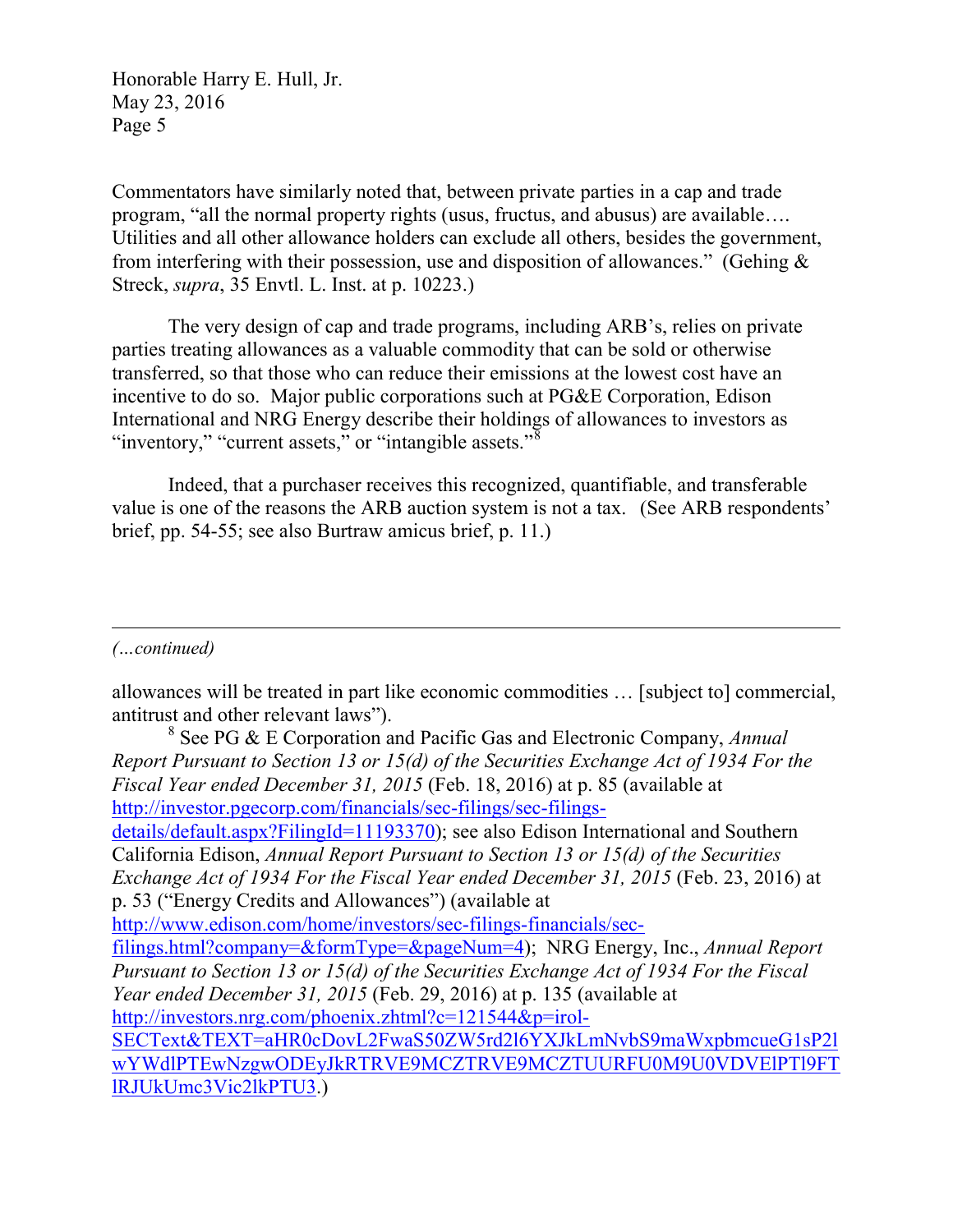## **2. Describe the relationship, if any, between the probable environmental impacts caused by covered entities and the revenue generated from the auctions, and whether the record shows the Board established a reasonable relationship between the two.**

As a threshold matter, it is important to note that the law does not require ARB to demonstrate that the probable environmental impacts caused by covered entities exceed the revenue generated from auctions, because the *Sinclair Paint* tax/fee analysis does not apply to this case. However, ARB can easily make such a showing. The environmental harm resulting from the covered entities' emissions, amounting to approximately 85 percent of all greenhouse gas emissions in California, greatly exceeds the total revenue generated by the auction system.

### A. The Relationship Between Probable Impacts and Revenue Is Not Relevant

The relationship between auction revenues and environmental harms is not relevant, because Proposition 13 does not require the auction system to meet the legal requirements for a fee. (See ARB respondents' brief, pp. 43-49.)

When applied to a regulatory fee, Proposition 13 requires that fee revenue cannot exceed the reasonable cost of regulation. (*Sinclair Paint Co. v. State Bd. of Equalization* (1997) 15 Cal.4th 866, 870 (hereafter *Sinclair Paint*) [affirming the constitutionality of a fee imposed "to mitigate the actual or anticipated adverse effects of the fee payers' operations," where the amount of the fees bore a "reasonable relationship to those adverse effects"].) A regulatory fee must reasonably "shift the costs" of a governmental activity to those who caused the harm the fee seeks to remedy. (*Id.* at p. 879.) But not all laws that generate revenue are analyzed under this tax/fee dichotomy.

Unlike a regulatory fee, the cap and trade auction revenue is not collected to pay for a government program to mitigate the impacts of fee payers' activities. ARB did not create the auctions to shift the costs of governmental services, but rather to operate as one of the critical elements of the cap and trade program, which is designed to reduce greenhouse gas emissions. (ARB respondents' brief, pp. 10-16, 49-52; see Burtraw amicus brief, pp. 9-16.)

Any cap and trade program requires a system to govern the initial distribution of allowances, and ARB determined that including auctions as one component of that system would make the entire program more fair, efficient, stable, and predictable, consistent with the Legislature's stated objectives. (See ARB respondents' brief, pp. 10-16, 49-52; Health & Saf. Code, § 38562, subd. (b)(1); see Burtraw amicus brief, pp. 9-16.) Since the purpose of the auction system is not to generate revenue for any particular purpose (or to produce revenue at all), the amount of revenue that the auctions generate is not relevant for Proposition 13 purposes.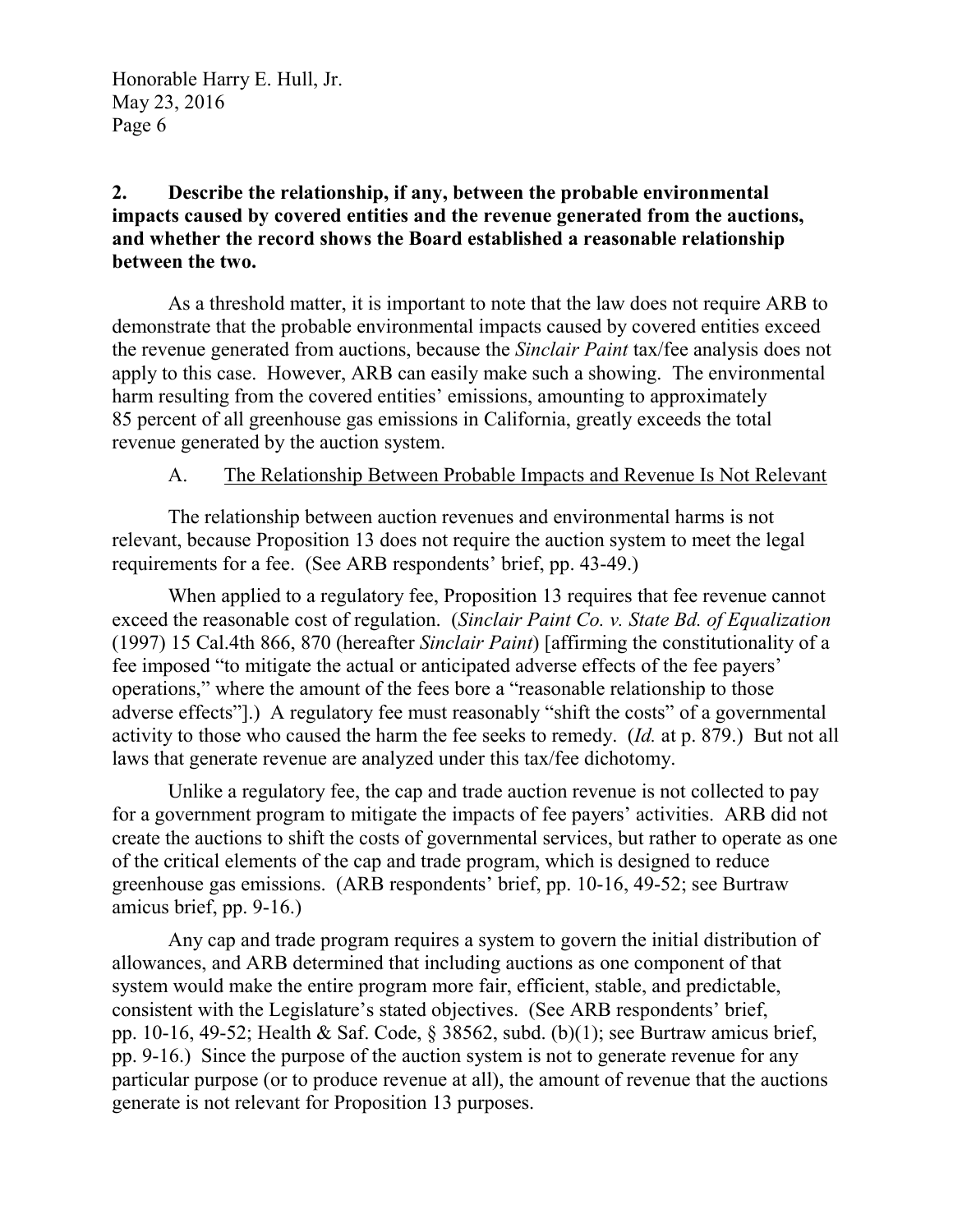This court's second question appears to rest on a fundamentally incorrect premise advanced by plaintiffs. They ask the court to declare that, unless the cap and trade program's regulatory auction mechanism is enacted as a tax—i.e., by a two-thirds majority of the Legislature—covered entities have a constitutional right to receive allowances for free. But the language of Proposition 13 only concerns taxes; it does not govern the design of cap and trade programs, and it should not be applied to payments that are "not the type of exaction which [Proposition 13] was designed to reach." (*Alamo Rent-A-Car, Inc. v. Board of Supervisors* (1990) 221 Cal.App.3d 198, 206.) When the courts interpret Proposition 13, "'the voters should get what they enacted, not more and not less.'" (*People v. Park* (2013) 56 Cal.4th 782, 798, quoting *Hodges v. Superior Court* (1999) 21 Cal.4th 109, 114.)

Because the auction system is neither a tax nor a fee, it does not need the attributes of a regulatory fee to survive a Proposition 13 challenge. For this reason, the concept that a regulatory fee cannot exceed the reasonable cost of the governmental activity for which the fee is collected is not relevant here.

B. The Probable Environmental Impacts Caused by Covered Entities Are Much Larger than the Revenue Generated from Auction

Assuming *arguendo* that it was necessary to compare auction revenues with the environmental harm resulting from the covered entities' emissions, that inquiry would strongly support the validity of the auction system.

The record demonstrates ARB established a reasonable relationship between the damage caused by a ton of emissions and the proceeds generated via the auction. ARB's staff report for the cap and trade program states that "[t]he potential effects of climate change on California could cause severe economic damage." (AR C-000209.) There, ARB cites to a 2009 report to the Governor, which states that "if no … action is taken in California, damages across sectors would result in 'tens of billions per year in direct costs' and 'expose trillions of dollars of assets to collateral risk.'" (*Ibid*, citing 2009 California Climate Adaptation Strategy 2009: A Report to the Governor of the State of California in response to Executive Order S-13-2008, p. 9*.*) And the very first legislative finding in AB 32 itself is that "[g]lobal warming poses a serious threat to the economic well-being, public health, natural resources and the environment of California." (Health & Saf. Code, § 38501, subd. (a).)

Evidence quantifying the impact of greenhouse gas emissions also supports the conclusion that these impacts exceed the auction revenue. After exhaustive study, a task force of federal agencies produced estimates of the monetary damage per metric ton of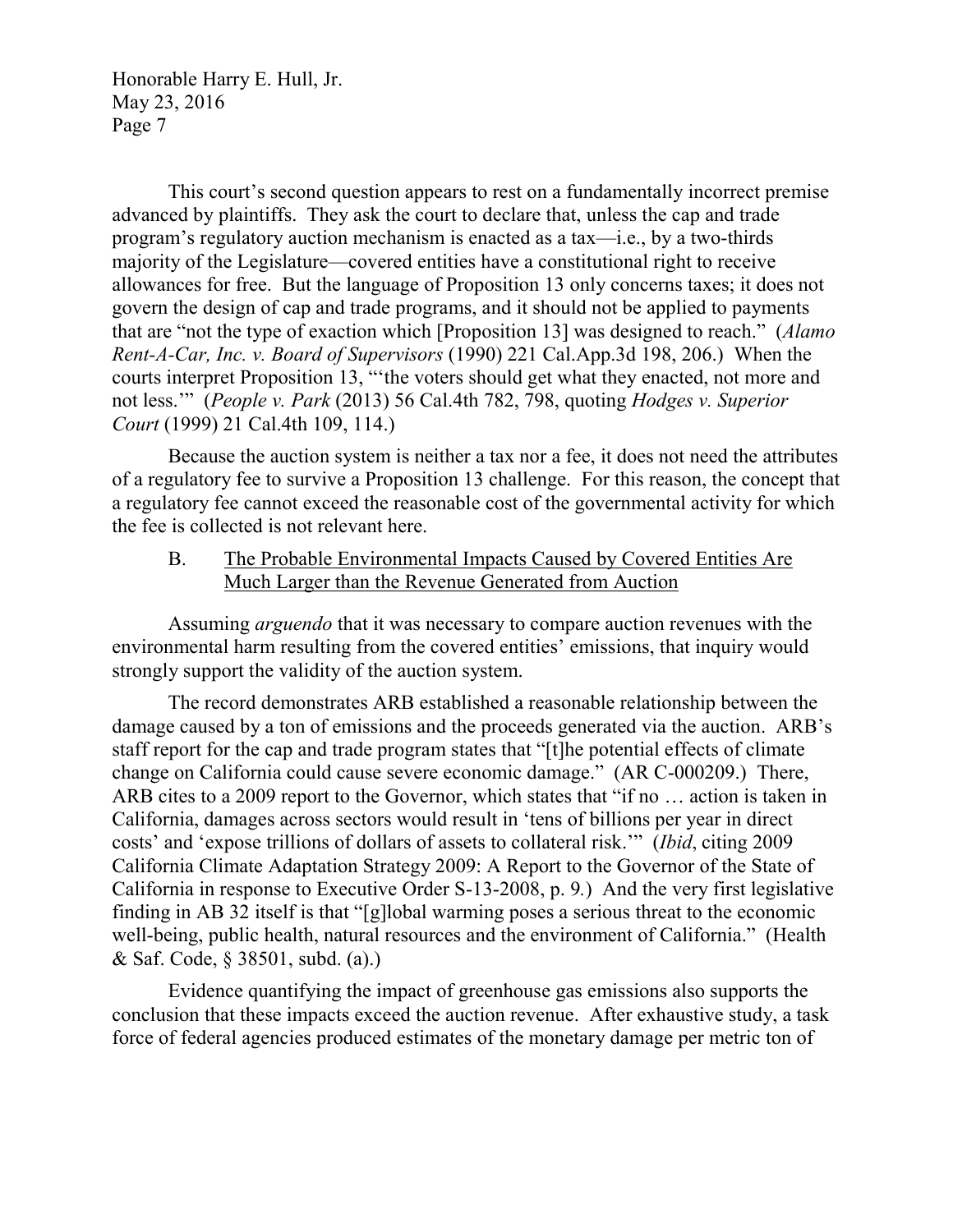carbon dioxide emitted, which the task force referred to as the "social cost of carbon."<sup>[9](#page-7-0)</sup> A comparison of the task force's estimates of the per-ton social cost of carbon to the perton clearing price at ARB's cap and trade auctions provides a measure of the relationship between the probable environmental impacts caused by the covered entities' emissions and the proceeds from the auctions.

The task force's first report, prepared in 2010, estimated the "central value" of the damages associated with a metric ton of carbon dioxide emitted in 2015 at \$23.80.<sup>10</sup> Three years later the task force revised its estimate of the central value of the damage from emitting a ton of carbon dioxide in 2015 upwards to  $$38<sup>11</sup>$  $$38<sup>11</sup>$  $$38<sup>11</sup>$  By comparison, the per-ton clearing price in all four ARB auctions in 2015 was between \$[12](#page-7-3) and \$13, $^{12}$  roughly *one-third* the federal government's latest estimate of the damage caused by a ton of carbon dioxide emissions emitted in 2015. Indeed, since the first auction in November 2012, the clearing price of an allowance has never exceeded the task force's central value estimate of the damage from one ton of carbon dioxide emissions.<sup>[13](#page-7-4)</sup>

Moreover, this methodology understates the cost comparison, since ARB allocated nearly 90 percent of allowances during 2013-2014 and about half of the allowances in 2015-2016 to covered entities at no cost. (See ARB respondents' brief, pp. 12, 16; §§ 95890-95895.) Thus, ARB has collected no revenue for more than half the greenhouse gas pollution emitted by covered entities. In fact, ARB's total revenue from the auction of allowances is less than *one-sixth* the social cost of emissions from the covered entities (using the task force's central value for a ton of greenhouse gas emitted

<span id="page-7-0"></span><sup>&</sup>lt;sup>9</sup> See Technical Support Document—Social Cost of Carbon for Regulatory Impact Analysis—Under Executive Order 12866 (Feb. 2010). (California Air Resources Board, et al.'s Supplemental Request for Judicial Notice (hereinafter ARB's Supp. RJN), Exhibit A).

<span id="page-7-1"></span> $10$  See ARB's Supp. RJN, Exhibit A, p.1. The Task force produced several estimates of the damage from a metric ton of carbon dioxide in 2015, with a range from \$5.70 to \$80.70, depending on the methodology applied and the discount rate applied to the damage caused in future years (once emitted carbon dioxide remains in the atmosphere contributing to climate change for decades). (*Ibid.*)

<span id="page-7-2"></span><sup>&</sup>lt;sup>11</sup> See 2013 Task Force Report (ARB's Supp. RJN, Exhibit B, pp. 12-13). The report notes that "the 3 percent discount rate is the central value. The range identified in this report for emission of a ton in 2015 was from \$12 to \$109. (*Id.* at p.13.)

<span id="page-7-3"></span><sup>&</sup>lt;sup>12</sup> ARB Summary of Auction Settlement Prices and Results, ARB Supp. RJN, Exhibit C, p.1.

<span id="page-7-4"></span> $13$  Compare, ARB's Supp. RJN, Exhibit B, p. 18 (3 percent values) and Exhibit C, p.1.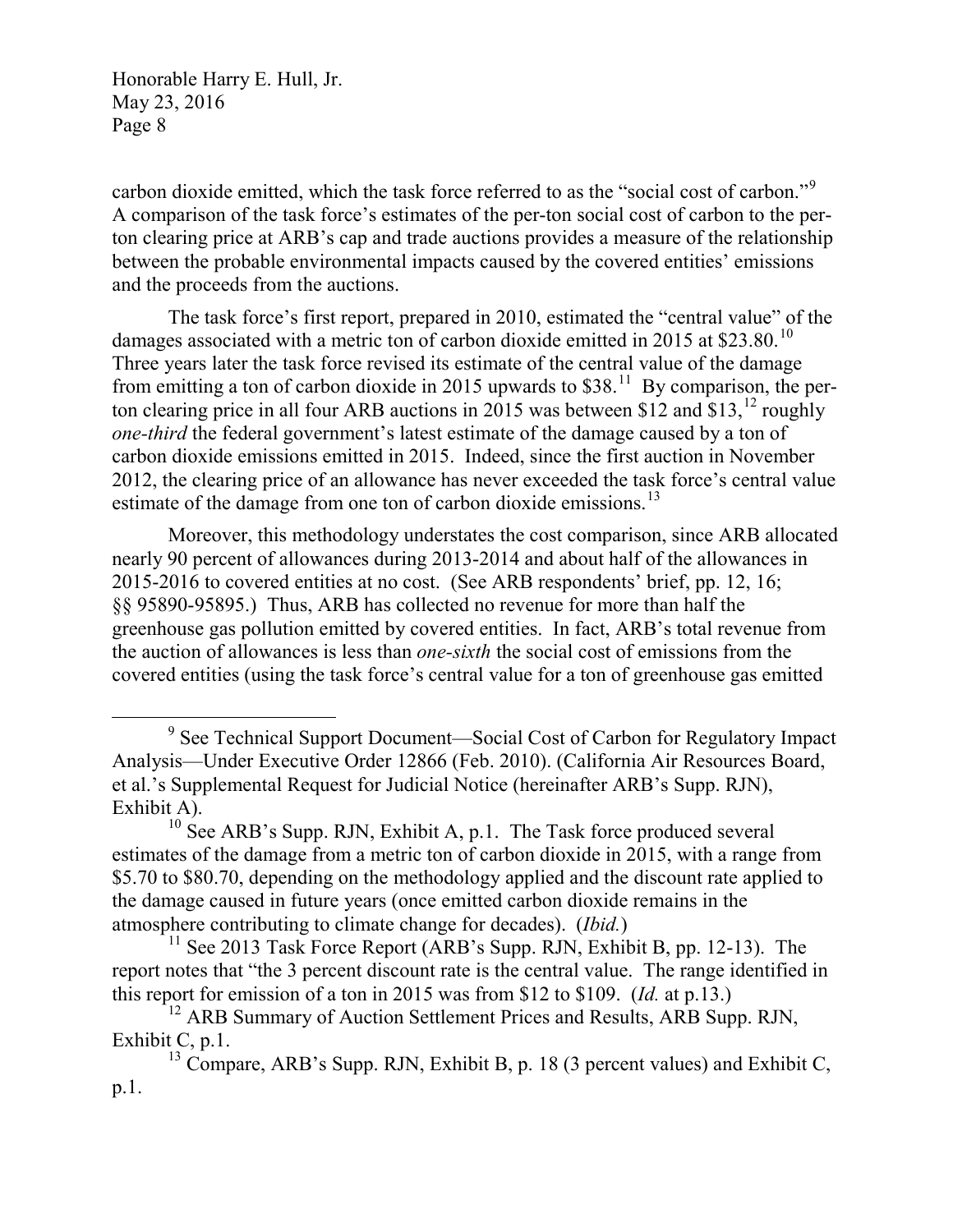in 2015).<sup>[14](#page-8-0)</sup> In short, the monetary cost of the probable environmental impacts caused by covered entities' greenhouse gas emissions greatly exceeds the proceeds generated from ARB's auctions.

As discussed above and in respondents' merits briefs, a *Sinclair*-type fee analysis is inapt here. Nonetheless, there is a readily established reasonable relationship between the probable environmental impacts caused by covered entities emissions and the revenue generated from the auctions.

### **3. Can the auction system be defended against the Proposition 13 challenge on the ground it is akin to a development fee? Address what standards apply when assessing the legality of such fees and how the auction system does or does not meet them.**

The auction system is akin to a development fee in at least two important respects that are among the factors distinguishing the auction from a tax.

First, both the payment of development fees and the purchase of allowances through the auction system provide a governmental privilege to the payor. By definition, development fees are "exacted in return for building permits or other governmental privileges." (*Sinclair Paint*, *supra*, 15 Cal.4th at p. 874.) "Development is a privilege not a right." (*Trent Meredith, Inc. v. City of Oxnard* (1981) 114 Cal.App.3d 317, 328.) Similarly, under the cap and trade program, covered entities purchase emissions allowances in return for the privilege of emitting air pollutants. No one has the right to pollute, so the state can restrict and condition that privilege. (*Communities for A Better Environment v. South Coast Air Quality Management Dist.* (2010) 48 Cal.4th 310, 324.) Taxpayers, in contrast, generally do not receive a valuable, tradable governmental privilege in exchange for their payment; they gain nothing other than compliance with a legal obligation. (*California Farm Bureau Federation v. State Water Resources Control Bd.* (2011) 51 Cal.4th 421, 437 (hereafter *California Farm Bureau*); see also ARB respondents' brief, pp. 54-55.)

<span id="page-8-0"></span><sup>&</sup>lt;sup>14</sup> The number of tons emitted by covered entities, who are responsible for approximately 85 percent of all greenhouse gas emissions in California (AR C-000025), is more than two times the number of allowances sold by ARB at auction (not accounting for any banking of allowances for use in future years). And, the social cost associated with these emissions (using the central value of \$38) is approximately three times ARB's average auction price from November 2012 through February 2016 (\$11.47). (See ARB Suppl. RJN, Exhibit C, p.1 [listing auction clearing prices].) By this measure, the total costs imposed by covered entities' emissions are about six times (2x volume x 3x allowance price) the revenue collected by ARB through the auction.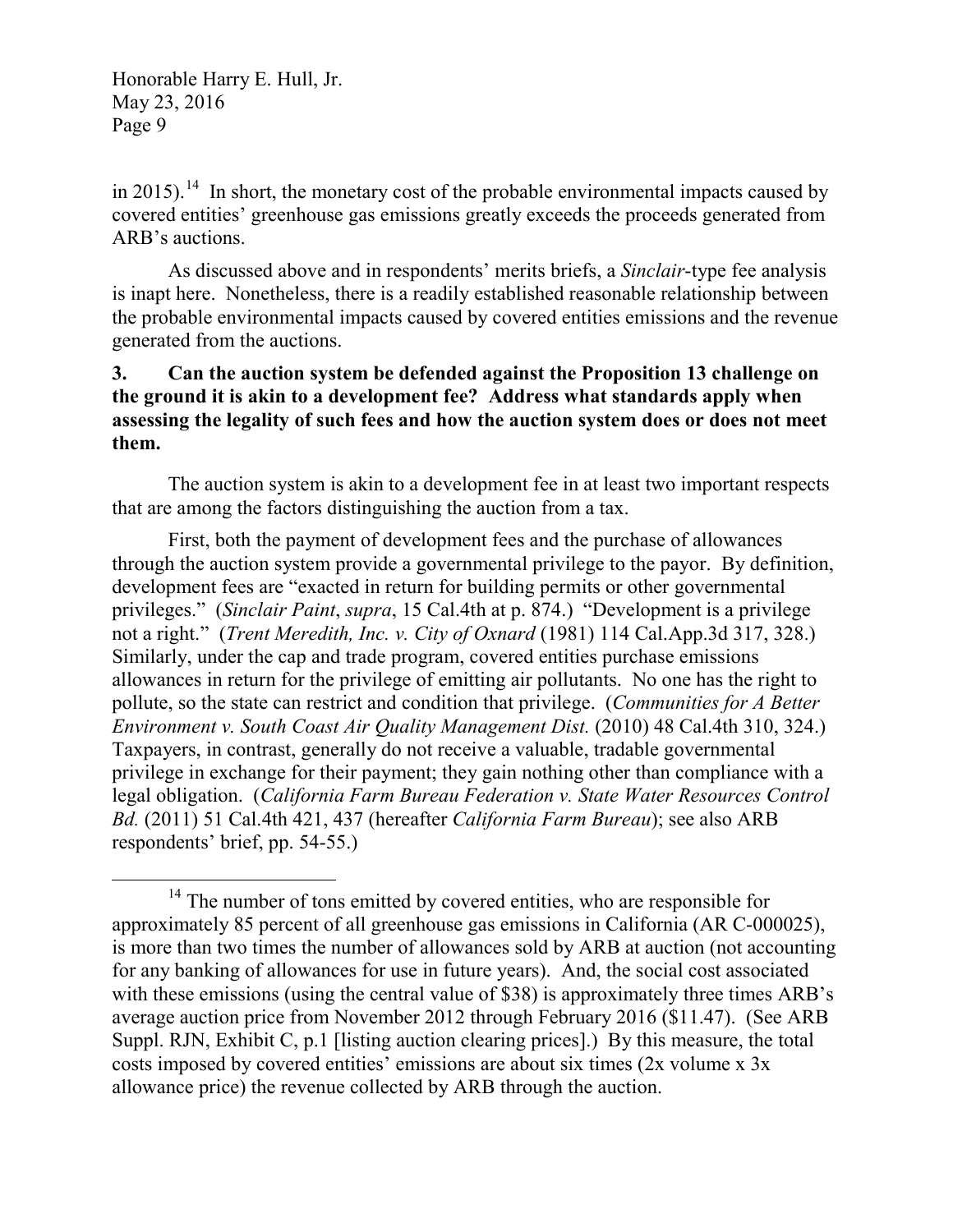Second, both the payment of development fees and the purchase of allowances through the auction system are non-compulsory. Development fees are considered noncompulsory because they result from a voluntary decision to engage in development. "Even though the developer cannot legally develop without satisfying the condition precedent, he voluntarily decides whether to develop or not to develop." (*Trent Meredith, Inc. v. City of Oxnard*, *supra*, 113 Cal.App.3d at p. 328*.*) Participation in the auction system is non-compulsory in a similar way. The covered entities voluntarily decide to conduct the kind of business that emits greenhouse gases. Covered entities may comply with the cap and trade program by reducing their emissions to a level commensurate with the number of allowances distributed to them free of charge, by choosing to purchase allowances at auction, by acquiring emissions offsets, or by purchasing allowances from non-governmental sources through the secondary market. (See ARB respondents' brief, pp. 56-58.) Taxes, in contrast, are generally compulsory; one cannot avoid paying income taxes merely by reducing one's demand for government services or shifting one's income to a different line of work. (See response to question 6 below.)

Fundamentally, however, the development fee analysis does not apply squarely to the auction system because ARB did not create the auction system to pay for any governmental costs or benefits provided to covered entities, as explained above in response to question 2. Development fees also differ from the auction system in that development fees are typically imposed by local governments, rather than the state, and they are therefore subject to different constitutional provisions and statutory requirements. (See, e.g., *Walker v. City of San Clemente* (2015) 239 Cal.App.4th 1350 [applying Mitigation Fee Act]; *Shapell Industries, Inc. v. Governing Bd.* (1991) 1 Cal.App.4th 218 [applying School Facilities Act]; *Russ Bldg. Partnership v. City and County of San Francisco* (1987) 199 Cal.App.3d 1496, 1504-1506 [applying Cal. Const., art. XIII A, § 4].)

Thus, while the auction system need not fit the same mold as a development fee, the similarities between the two help explain why the auction system does not violate Proposition 13.

### **4. Can the auction system be defended against the Proposition 13 challenge on the ground that it essentially sells to covered entities the privilege to pollute?**

One of the reasons the auction system does not violate Proposition 13 is that unlike a tax, it allows covered entities to acquire the valuable, tradable privilege of emitting defined amounts of greenhouse gases in exchange for their payment of the purchase price. Auction participants would not otherwise have that privilege, because there is no right to pollute. (See *Communities for A Better Environment v. South Coast Air Quality Management Dist.*, *supra*, 48 Cal.4th at p. 324.) As with any auction or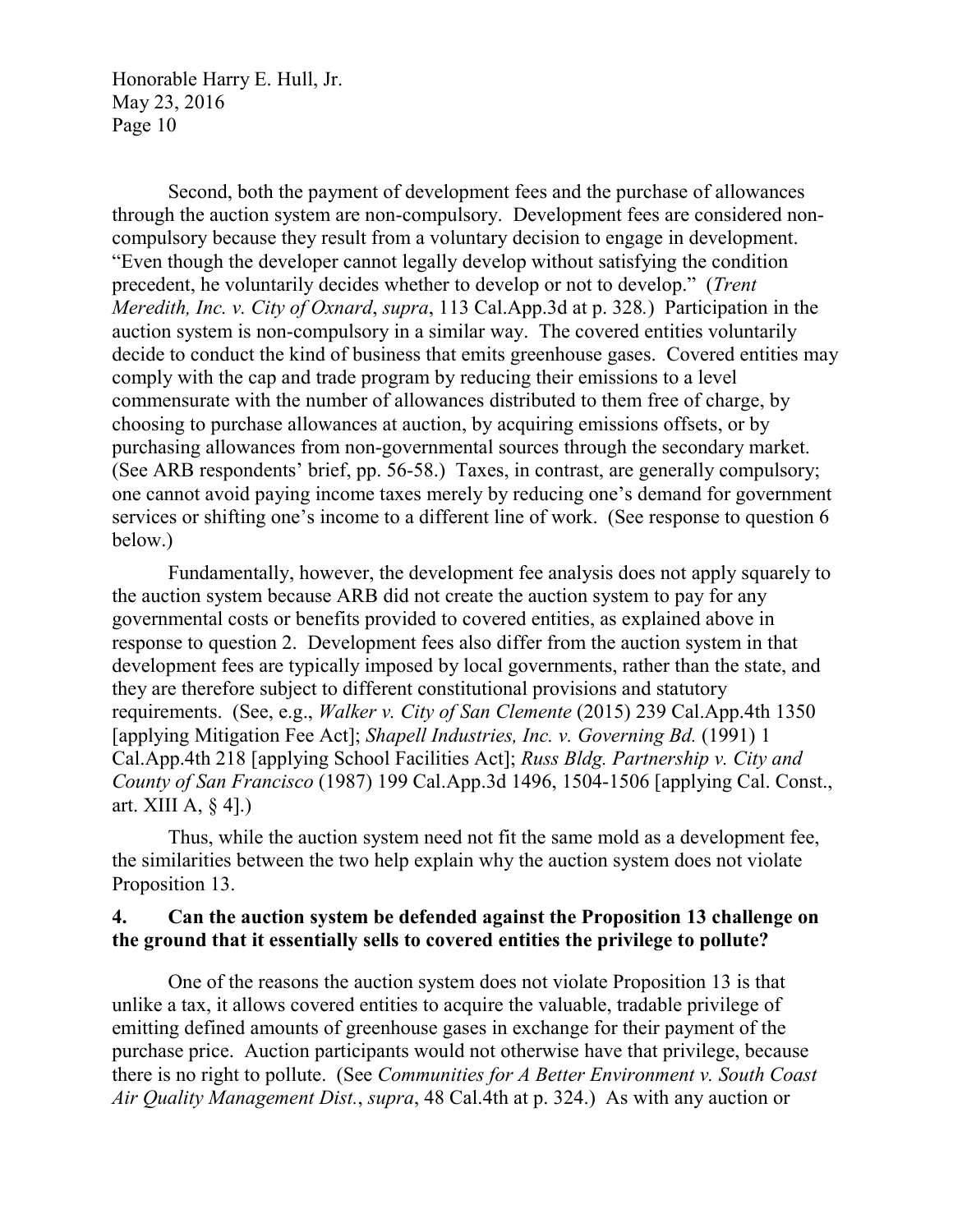bidding for privileges granted by a public entity, auction prices are determined by the market; auction participants determine how much to bid based on the value of that privilege to their particular businesses. The auction system is also non-compulsory. (See responses to question 3 above and question 6 below.) The payment of taxes, in contrast, is generally compulsory and governed by a predetermined tax rate, and taxpayers do not receive any privilege that is a valuable, tradable benefit. (See ARB respondents' brief, pp. 54-55.)

In *Alamo Rent-A-Car, Inc. v. Board of Supervisors, supra*, 221 Cal.App.3d 198, the court applied some of these same considerations. The charge in *Alamo* was imposed on car rental companies that used shuttle buses to serve an airport from offsite. (*Id.* at p. 200.) The stated purpose of the charge was to help the airport be financially selfsufficient by requiring those companies to contribute to the cost of the airport "to an extent commensurate with the value of the privileges" they enjoyed from the access granted. (*Id.* at p. 202.) Noting that the charge was triggered by a voluntary decision to do business at the airport and that airports differed from ordinary county services, the court held that the charge was "not the type of exaction which [Proposition 13] was designed to reach." (*Id.* at pp. 205-206.) The sale of a governmental privilege through the auction system, like the charge for airport privileges in *Alamo*, is not the type of transaction Proposition 13 was designed to reach.

Under other circumstances, the enjoyment of a governmental privilege could be the subject of a tax. (*Weekes v. City of Oakland* (1978) 21 Cal.3d 386, 395 ["the power of a governmental entity to tax the privilege of engaging in any and all types of trade or business within its jurisdiction is not open to serious question"].) And if a charge is intended to pay the government's costs of providing a privilege, the charge must be approved by a two-thirds legislative majority unless it satisfies the requirements applicable to fees. (See, e.g., *Sinclair Paint*, *supra*, 15 Cal.4th at pp. 874-875 [development fees may constitute taxes if they are not reasonably related to the governmental costs for which they are imposed].) However, the auction system was not created to cover ARB's costs, so it need not fit the same mold as a fee, as explained in response to question 2, above. The auction system was created to improve the regulatory function of the cap and trade program through the non-compulsory sale of a valuable, tradable governmental privilege at a market price, and as such it does not offend the tax limitation purposes of Proposition 13.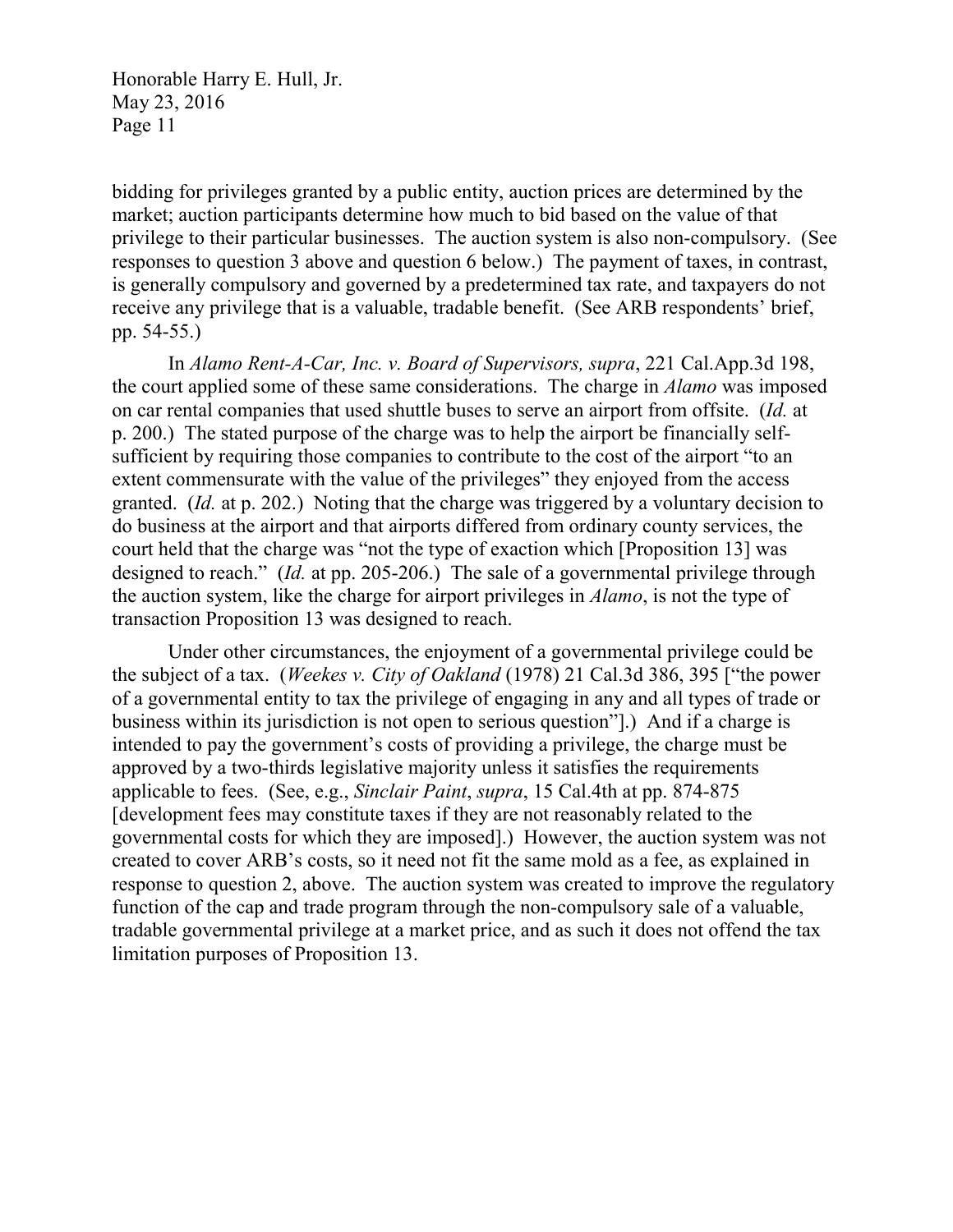**5. Although the current petitions do not seek to invalidate any particular expenditures of the auction revenue, the record shows the revenue is used for a wide variety of programs. The plaintiffs suggest that the auction proceeds – at least in part – are being used to replace what would otherwise be general fund expenditures.**

### **a. How directly must a particular expenditure of auction revenue be related to the goal of reducing greenhouse gases?**

It is unnecessary to require a close relationship between expenditures of auction revenue and the goal of reducing greenhouse gases, and, as with most budget priorities, the Legislature has broad authority and discretion to make determinations regarding expenditures.

Most taxes are used for the general support of the government. (See *California Tow Truck Association v. City and County of San Francisco* (2014) 225 Cal.App.4th 846, 859 ["In broad strokes, taxes are imposed for revenue purposes, while fees are collected to cover the cost of services or regulatory activities"].) Since auction revenue is *not* used for the general support of the government, but is instead used exclusively to advance the regulatory purposes of AB 32, the auction system differs materially from a tax. (See ARB respondents' brief, pp. 58-61.)

Moreover, "[i]t goes without saying that 'the power to collect and appropriate the revenue of the State is one peculiarly within the discretion of the Legislature.'" (*Southern California Edison Company v. Public Utilities Commission* (2014) 227 Cal.App.4th 172, 202, internal citations omitted.) Even in the context of fees, which unlike the auction system are developed to provide funding for particular governmental activities, the courts review expenditures flexibly to avoid interfering with discretionary spending decisions. For example, in *Collier v. City and County of San Francisco* (2007) 151 Cal.App.4th 1326, the court found it reasonable for revenue from a local building permit fee to be shared among the local building department, fire department, and planning department, each of which participated in regulating the construction industry. (*Id.* at p. 1341.) The court cautioned against "depriving municipalities of a reasonable degree of flexibility" in determining how to use fee revenues "in furtherance of the purpose for which those fees were assessed. [Citations.]" (*Id.* at p. 1340.) Thus, in the context of fees, the Constitution requires only a reasonable relationship between expenditures and the relevant regulatory purpose. There is no reason to look for a closer relationship between expenditures and the goal of reducing greenhouse gases here.

In any event, the Legislature has explicitly made the link between auction revenues and the greenhouse gas emission reduction by requiring all auction revenue to be used to advance the regulatory purposes of AB 32. (Health & Saf. Code, § 39710 et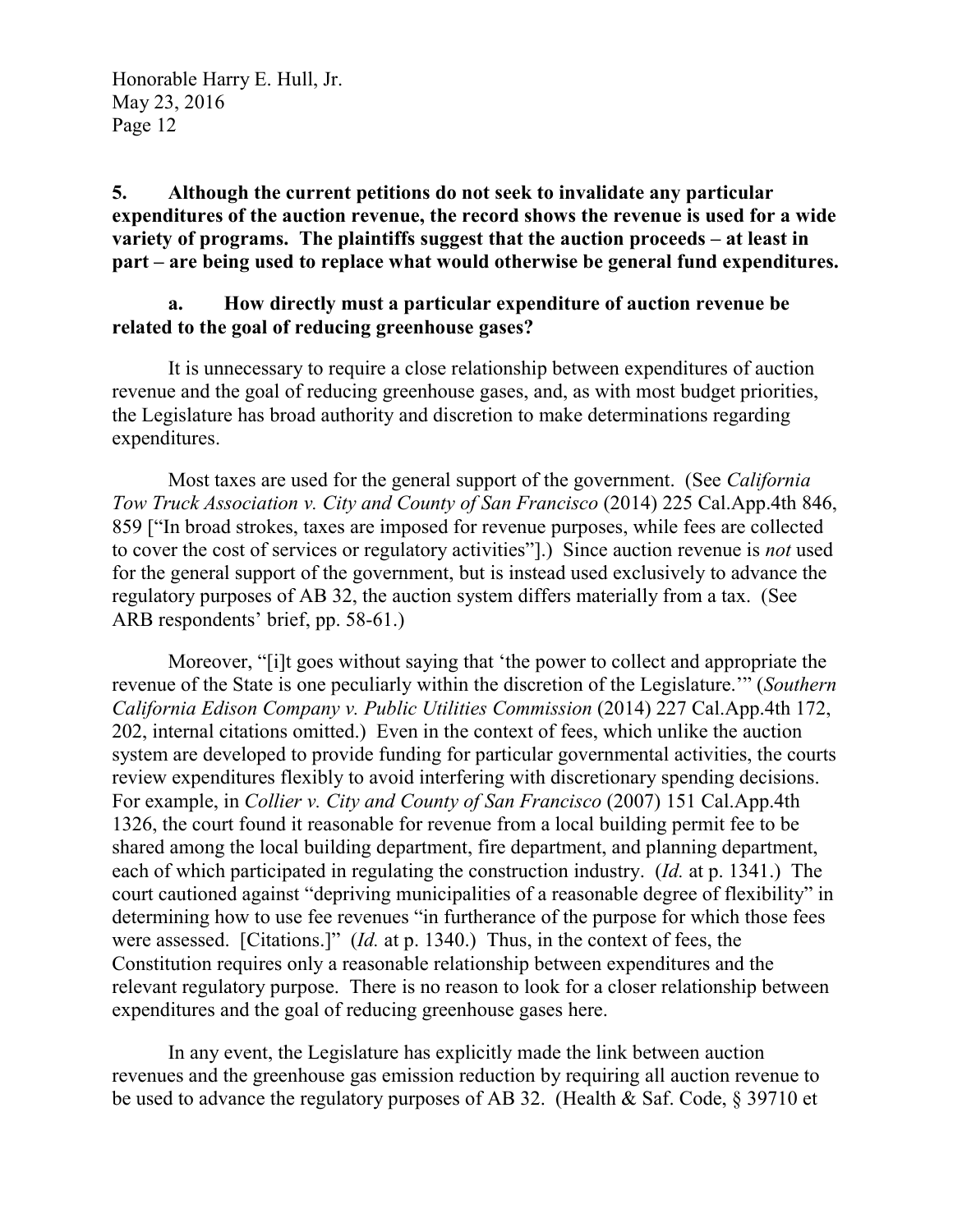seq.; Gov. Code, §§ 12894 & 16428.8 et seq.) By statute, for example, all expenditures must facilitate the reduction of greenhouse gas emissions (Health & Saf. Code, § 39712, subd. (b)); the state must not approve an expenditure until it has determined that the expenditure will further the regulatory purposes of AB 32 (Health & Saf. Code, § 39712, subd. (a)(2)); and the relevant state agency must prepare a record describing how each expenditure will reduce emissions and advance the regulatory purposes of AB 32 (Gov. Code,  $\delta$  16428.9).<sup>15</sup> The court should also consider that AB 32 was intended not only to reduce emissions, but to reduce emissions "in a manner that is equitable, seeks to minimize costs and maximize the total benefits to California, and encourages early action to reduce greenhouse gas emissions." (Health & Saf. Code,  $\S$  38562, subd. (b)(1).) There has been no showing that this legislative mandate has been violated by auction revenues being used for any purpose other than to advance the goal of reducing greenhouse gas emissions.<sup>[16](#page-12-1)</sup>

### **b. What standards should the judiciary apply in reviewing expenditures that are alleged to be replacements for general revenue expenditures?**

Whether a particular expenditure of auction revenue replaces current expenditures from the general fund is not relevant to the constitutionality of the auction system.

Even a fee can reduce demands on the general fund by shifting the cost of an existing program from the taxpayers to those who benefit from the program or make the program necessary. (See, e.g., *California Farm Bureau*, *supra*, 51 Cal.4th at pp. 430, 437-440 [upholding a statute that imposed a regulatory fee to pay for activities formerly supported by the general fund]; *Knox v. City of Orland* (1992) 4 Cal.4th 132, 150 [city's history of using tax revenues to build and maintain public parks "should not prevent it from deciding later that funding by special benefit assessment would be more appropriate"]; *San Diego Gas & Electric Co. v. San Diego County Air Pollution Control Dist.* (1988) 203 Cal.App.3d 1132, 1148 ["a reasonable way to achieve Proposition 13's goal of tax relief" is to shift regulatory costs from the taxpaying public to the regulated parties].) A fee may be used in any reasonable manner consistent with the purpose for

<span id="page-12-0"></span><sup>&</sup>lt;sup>15</sup> Per statutory direction, ARB has issued guidance to state agencies on preparing a record of the expenditure and quantifying anticipated the greenhouse gas emissions: [http://www.arb.ca.gov/cc/capandtrade/auctionproceeds/quantification.htm;](http://www.arb.ca.gov/cc/capandtrade/auctionproceeds/quantification.htm) [http://www.arb.ca.gov/cc/capandtrade/auctionproceeds/arb-funding-guidelines-for-ca](http://www.arb.ca.gov/cc/capandtrade/auctionproceeds/arb-funding-guidelines-for-ca-climate-investments.pdf)[climate-investments.pdf](http://www.arb.ca.gov/cc/capandtrade/auctionproceeds/arb-funding-guidelines-for-ca-climate-investments.pdf)

<span id="page-12-1"></span><sup>&</sup>lt;sup>16</sup> ARB has also issued an annual report detailing current expenditures of auction revenue and quantifying the anticipated greenhouse gas reductions: [http://arb.ca.gov/cc/capandtrade/auctionproceeds/cci\\_annual\\_report\\_2016\\_final.pdf.](http://arb.ca.gov/cc/capandtrade/auctionproceeds/cci_annual_report_2016_final.pdf)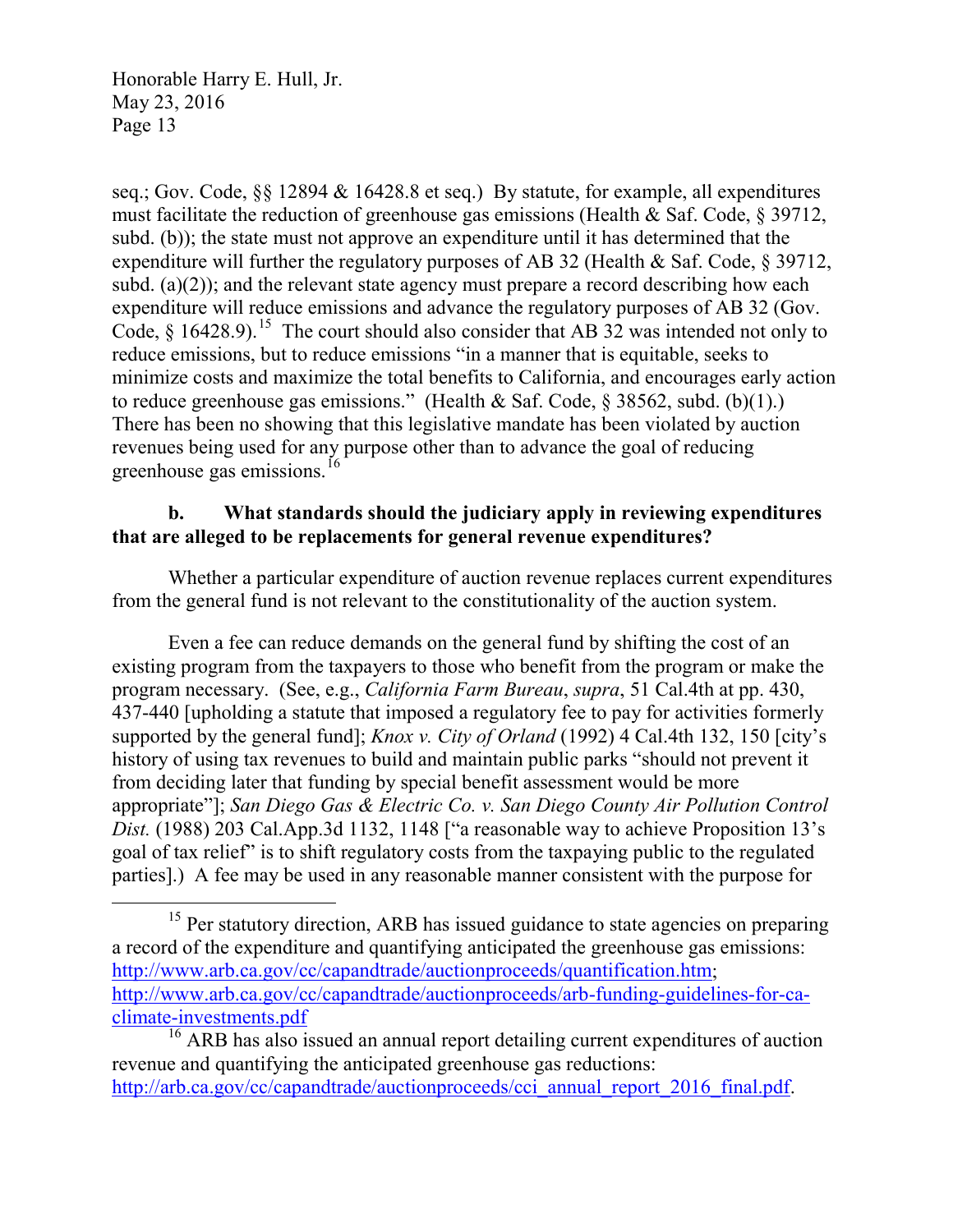which the fee is imposed. (See, e.g., *Collier v. City and County of San Francisco*, *supra*, 151 Cal.App.4th at pp. 1339-1344 [rejecting claim that building permit fees were used improperly to support unrelated governmental activities].)

Auction revenue, too, may be used to support existing general fund programs without being treated as general revenue. The relevant consideration in determining the constitutionality of the auction system is not whether auction revenue is being used to support general fund programs, but whether auction revenue is being collectively used to advance the regulatory purposes of AB 32.

### **c. What, as a practical matter, would be the remedy, if, under the applicable standards a court finds a particular program is not sufficiently tethered to the goals of Assembly Bill No. 32?**

Even if, hypothetically, a particular expenditure of auction revenue were found not to advance the goals of AB 32, that expenditure would not demonstrate that the auction system is unconstitutional. The issue under Proposition 13 is whether the auction system *as a whole* imposes a tax enacted for the purpose of increasing revenues. Expenditures should be considered collectively, not individually. Particular programs and expenditures are insufficient to render the entire auction system unconstitutional. (See generally, *Pajaro Valley Water Mgmt. Agency v. Amrhein* (2007) 150 Cal.App.4th 1364, 1380 [constitutional invalidity "must be based upon a clear, substantial, and irreconcilable conflict with the fundamental law"]; *Collier v. City and County of San Francisco*, *supra*, 151 Cal.App.4th at pp. 1339-1340 [expenditures of building permit fees should be reviewed under a flexible standard]; see also Health & Saf. Code, § 39712 subd. (a)(2) [providing that an expenditure determined to be inconsistent with the law shall not affect expenditures for other measures or projects.]) At most, those particular expenditures might be declared contrary to statute. (See Health & Saf. Code, § 39710 et seq.; Gov. Code, §§ 12894 & 16428.8 et seq.)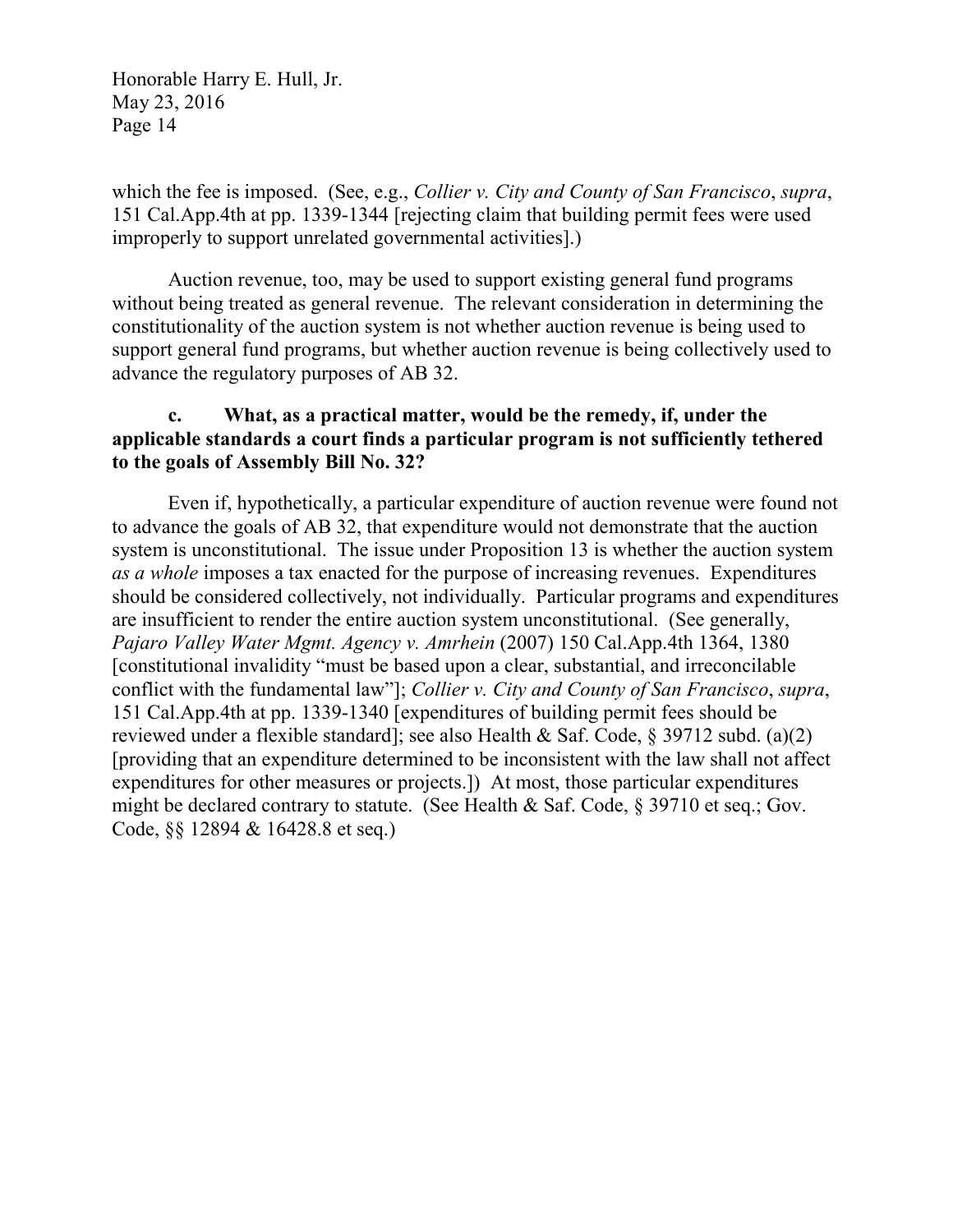**6. Address the proper test of voluntariness in the context of determining whether a payment is or is not voluntary for the purposes of deciding whether it is a compulsory exaction or freely-entered transaction. Apply the test to explain whether or not the auction payments are voluntary. As part of the discussion, assume for purposes of argument only that the trial court credited the Rabo declaration, and that Morning Star (purely as a hypothetical case) will be forced out of business due to the lack of feasible, affordable, technology to reduce its greenhouse gas emissions, if it must continue to obtain emissions credits in order to operate its tomato processing facilities.**

There is no general test to distinguish between voluntary and compulsory payments. Instead, the courts offer the general observation that "[m]ost taxes are compulsory rather than imposed in response to a voluntary decision to develop or to seek other government benefits or privileges." (*California Farm Bureau*, *supra*, 51 Cal.4th at p. 437, quoting *Sinclair Paint*, *supra*, 15 Cal.4th at p. 874.) Fees, in contrast, often allow fee payers "some control both over *when*, and *if*, they pay any fee, i.e., when or if they elect to engage in a regulated activity, and/or the *amount* of the fee they are compelled to pay." (*California Bldg. Industry Assn. v. San Joaquin Valley Air Pollution Control Dist.* (2009) 178 Cal.App.4th 120, 132, italics added.) In the context of environmental fees, for example, fee payers often "can modify their conduct to pollute less or consume less water." *(Ibid.)* Fees can therefore serve to regulate future conduct by deterring harmful activities and by stimulating research and development efforts. (*Sinclair Paint*, *supra*, 15 Cal.4th at p. 877.) Even a compulsory charge may be considered a fee and not a tax. (*Id.* at p. 874.)

In disputing that payments made in the auctions are non-compulsory, the plaintiffs disregard that the auction system is just one component of the cap and trade program. The cap and trade program allows covered entities to choose a method of compliance best suited for their individual circumstances.

To begin with, covered entities know when they decide to engage in an activity that causes emissions that they are subject to regulation. They know that existing emissions limits may be lowered and also that previously unregulated pollutants may become regulated. In that respect, they are akin to developers who must pay development fees only after they "voluntarily decide[] whether to develop or not to develop." (*Trent Meredith, Inc. v. City of Oxnard*, *supra*, 113 Cal.App.3d at p. 328*.*) Once they are subject to ARB's regulations, covered entities may comply with the cap and trade program without ever purchasing allowances through the auction system; they may find ways to reduce their emissions, or they may purchase allowances from each other in the secondary markets, or they may purchase "offset credits" from private parties, or they may comply through some combination of the three. (See ARB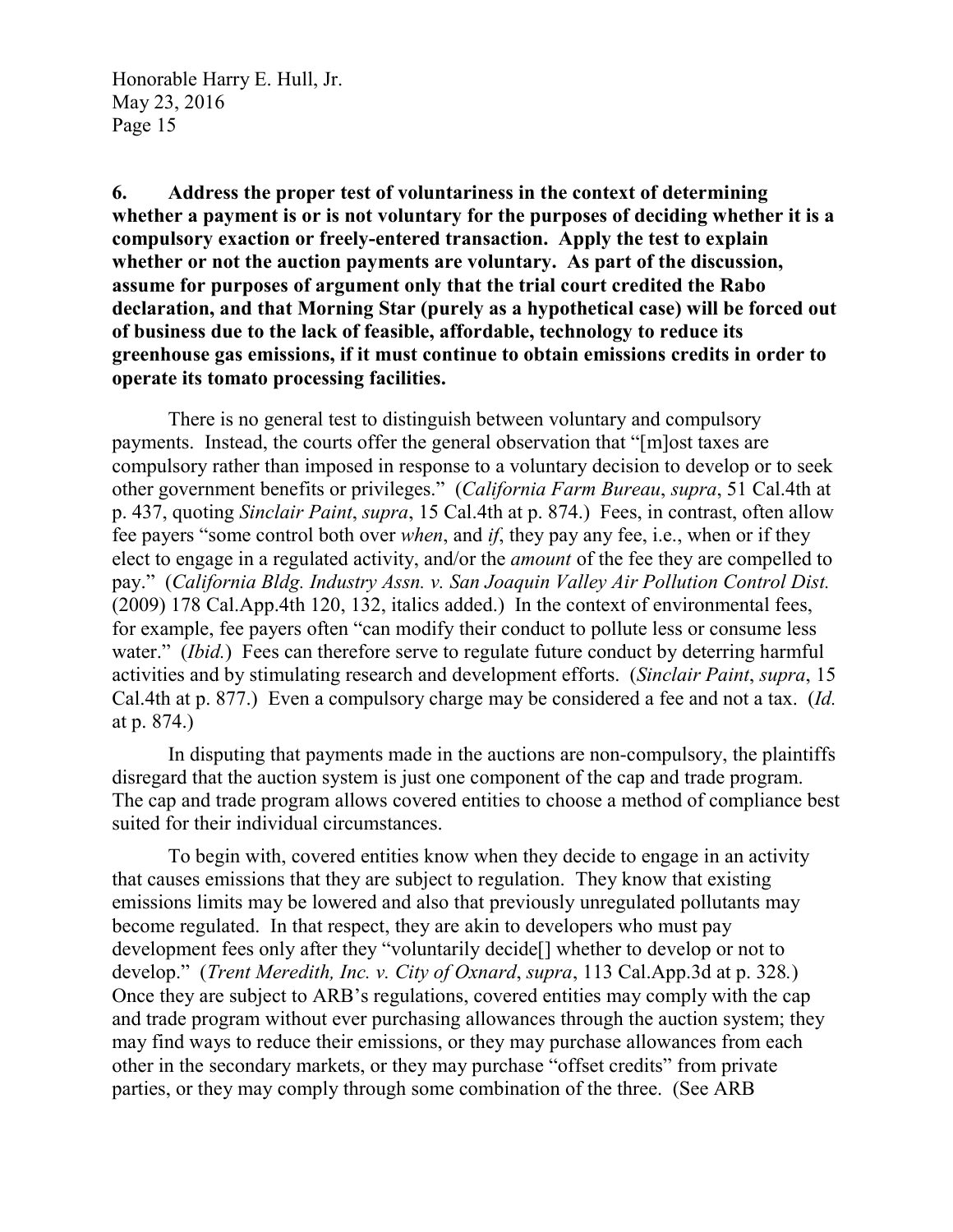respondents' brief, p. 57.) And if they do choose to participate in the auction system, covered entities can decide for themselves how much to bid. (*Id.* at pp. 55-56.) Thus, covered entities have a variety of ways to exercise "some control" over if, when, to whom, and how much they will pay through the auction system. (See *California Bldg. Industry Assn. v. San Joaquin Valley Air Pollution Control Dist.*, *supra*, 178 Cal.App.4th at p. 132.) Taxes do not allow the same level of control. (See *California Farm Bureau*, *supra*, 51 Cal.4th at p. 437 ["Most taxes are compulsory rather than imposed in response to a voluntary decision to develop or to seek other government benefits or privileges"].)

Morning Star alleges that the nature of its existing business allows no economically viable option but to purchase allowances through the auction. Even if that allegation were true—which has not been adjudicated—the fact that a remedial measure is mandatory does not, by itself, invoke Proposition 13; the police power is broad enough to include mandatory remedial measures to mitigate the past, present, or future adverse impact of the fee payer's operations. (*Sinclair Paint*, *supra*, 15 Cal.4th at pp. 877-878.) Moreover, the face of the regulations and the record establish that the cap and trade program leaves the manner of compliance up to covered entities themselves, and covered entities will make their decisions based on *economic* considerations, rather than by government compulsion. (See Rabo declaration filed 8/6/2013 at pp. 2-3 [Morning Star assumes allowances will be least expensive through the auction system and therefore chooses not to purchase allowances in the secondary market].) Thus, the design of the auction system has a strongly voluntary quality that is not characteristic of a tax.

The court asks the parties to assume, hypothetically, that Morning Star will be forced out of business if it must continue to obtain emissions credits. Critically, Morning Star's need to obtain emissions credits would not go away even if ARB allocated all the allowances for free. Rather, Morning Star's need to obtain emissions credits is a product of the regulation's declining cap—which Morning Star does not challenge. (Morning Star opening brief, p. 34 ["AB 32 permits but does not require CARB to regulate greenhouse gases by a market-based cap and trade program."].) The declining cap means that—even with free allocation of all allowances—entities that do not reduce their emissions over time will face a shortfall and will need to obtain allowances from other entities. Assuming *arguendo* that Morning Star will not or cannot reduce its emissions, it faces a need to continue to obtain emissions credits under any cap and trade program. Whether Morning Star acquires those allowances through purchases from other private parties or through participation in the auction remains a voluntary choice.

Moreover, under AB 32, ARB could have adopted regulations that did not give Morning Star the option to purchase allowances to cover its failure to reduce emissions. In particular, AB 32 provided ARB with sufficient authority to require Morning Star and other emitters to achieve the necessary emissions reductions directly at their facilities, without offering any other compliance options. (See Health & Saf. Code, §§ 38505,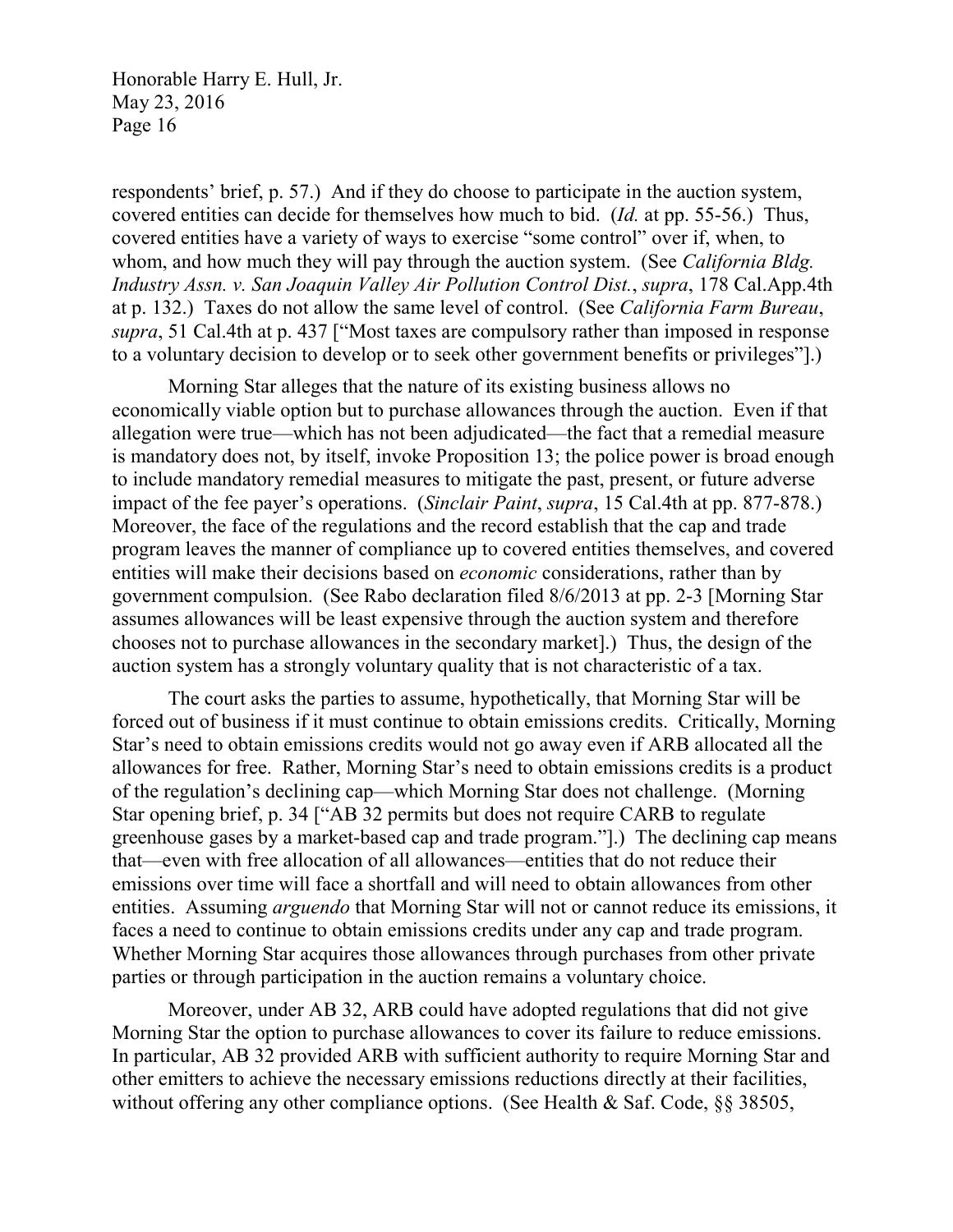subd. (e) [defining "direct emission reduction measure"], 38561, subd. (b) [directing ARB to consider "direct emission reduction measures" in its Scoping Plan].) In that situation, Morning Star's options would be even fewer.

When the Legislature passed AB 32, it established an ambitious goal of reducing emissions, at a minimum, to 1990 levels by 2020. (Health & Saf. Code, § 38550; see also *Association of Irritated Residents v. California Air Resources Bd.* (2012) 206 Cal.App.4th 1487, 1505.) Given that goal and given Morning Star's significant level of greenhouse gas emissions, the company was bound to face regulation. Any concerns the company has with the regulatory goals of AB 32 should be presented to the Legislature, rather than the courts.

## **7. If this court finds the auction is deemed to be an invalid tax, what is the remedy regarding the regulation, other than a declaration invalidating the auction component?**

The plaintiffs have challenged a central component of an environmental regulation that is essential to addressing a pollution problem that the Legislature found "poses a serious threat to the economic well-being, public health, natural resources and the environment of California." (Health & Saf. Code, § 38501, subd. (a).) The continued viability of the cap and trade program is of critical importance to the State of California in meeting the 2020 statewide greenhouse gas emissions limit mandated by the Legislature in AB 32. As discussed more fully below, if this court finds in favor of the plaintiffs, the court should follow established precedent and exercise its inherent power to preserve the status quo by ordering that all portions of the regulations implicated by its findings and declaration shall remain in effect until such time as ARB has had a reasonable opportunity to promulgate amendments to the cap and trade regulations to come into compliance with any such decision. (See *California Hotel and Motel Assn. v. Industrial Welfare Com.* (1979) 25 Cal.3d 200, 216; see also *Morning Star Co. v. Board of Equalization* (2006) 38 Cal.4th 324, 341-342.)

In addition, any declaration of invalidity should be carefully crafted, to avoid invalidating or calling into question those portions of the regulations that concern private parties' consignment of allowances for sale in ARB's auctions. (§§ 95893, 95910, subd. (d).) Those consignment sales do not produce any proceeds for the state, and the ability of private parties to use ARB's auction as a vehicle to sell allowances has not been challenged by the plaintiffs.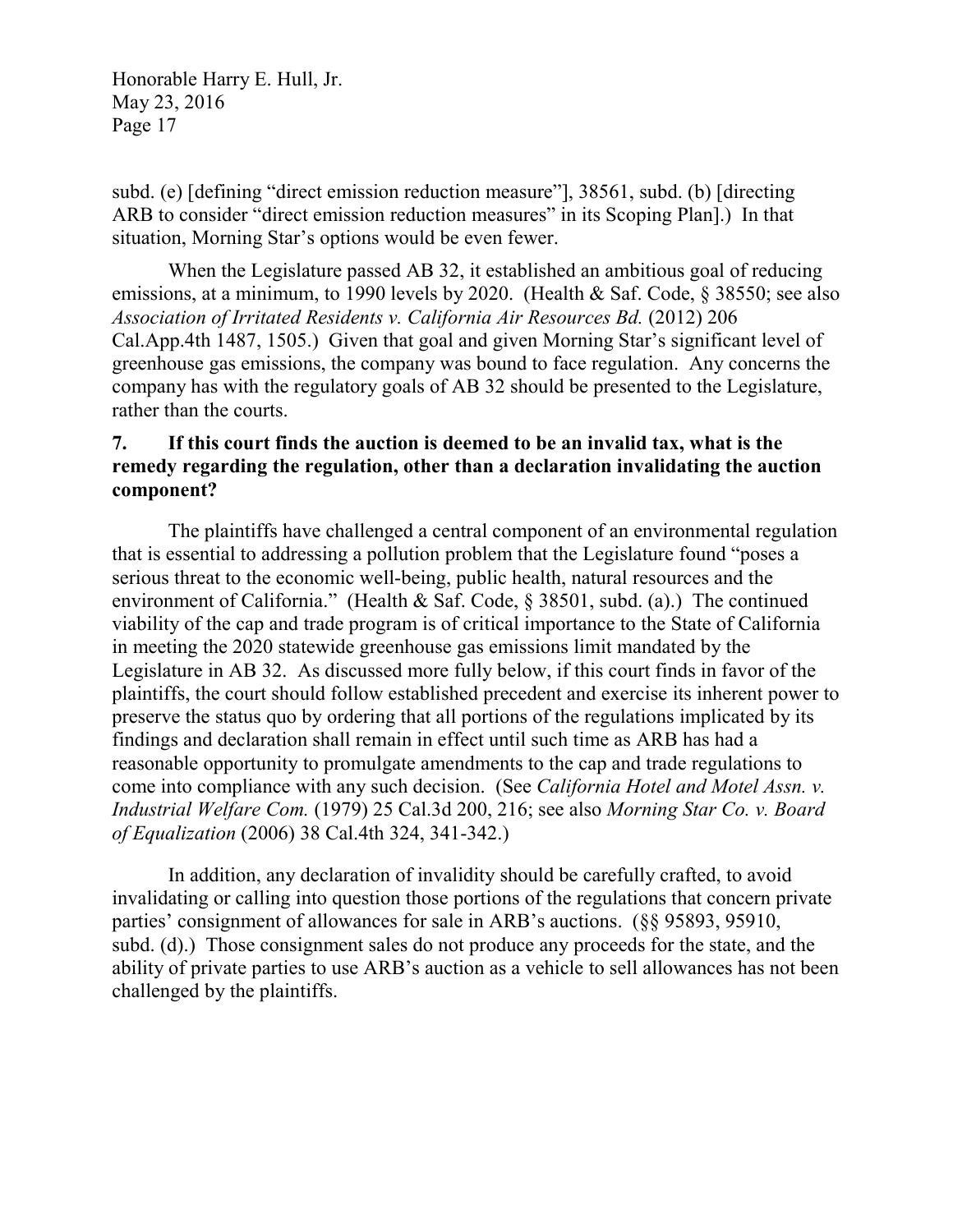### A. Courts Exercise Their Inherent Power to Preserve the Status Quo to Allow Regulators to Cure Deficiencies in Regulations Critical to Protection of the Environment

In California, courts have the "inherent power to make an order to preserve the status quo pending correction of deficiencies" in an agency's regulation or order. (See *California Hotel and Motel Assn. v. Industrial Welfare Com.*, *supra*, 25 Cal.3d at p. 216; see also *Morning Star Co. v. Board of Equalization*, *supra*, 38 Cal.4th at pp. 341-342.) In cases involving the collection of fees, the courts have exercised this inherent power where "the continued viability of the … program is of critical importance to the State of California, as determined by the Legislature…." (*Morning Star*, at p. 342.) For example, in *Morning Star* the court found, on statutory grounds, that the Department of Toxic Substances Control's implementation of a hazardous materials fee was invalid, but exercised its inherent power to preserve the status quo given that any disruption in collection of the fee would seriously undermine the hazardous materials program. (*Morning Star*, at pp. 341-342 [directing that on remand the superior court "shall issue an order … maintaining the fee system as presently interpreted and implemented by the agencies…."]; see also *California Farm Bureau*, *supra*, 51 Cal.4th at p. 435 [noting the court of appeal found Water Board fee unconstitutional as applied but stayed proceedings before the Water Board or Board of Equalization until Water Board could adopt a new fee schedule formula].)

In addition to state court precedent, California courts have relied on federal precedents where a "remand without vacatur" has the same effect as an order in state court preserving the status quo.<sup>17</sup> Here, several federal decisions concerning an air pollution program with a trading element provide apt examples. Those cases involve a series of challenges to U.S. EPA's Clean Air Interstate Rule (CAIR), which governs several states' emissions of two air pollutants—sulfur dioxide and nitrogen oxide—from stationary sources. (See *North Carolina v. EPA* (D.C.Cir. 2008) 531 F.3d 896, 903 [noting that CAIR revises regulations governing the Acid Rain cap and trade program

<span id="page-17-0"></span> <sup>17</sup> See *California Hotel and Motel Assn. v. Industrial Welfare Com.*, *supra*, 25 Cal.3d at p. 216, n. 42, citing *Rodway v. United States Dept. of Agriculture* (1975) 514 F.2d 809, 817-818 [federal food stamp regulations, held invalid, remained operative pending remand for further rulemaking]; see also *Morning Star Co. v. Board of Equalization*, *supra*, 38 Cal.4th at p. 342, citing *Sugar Cane Growers Co-op of Florida v. Veneman* (D.C.Cir. 2002) 289 F.3d 89, 97-98 [remanding without vacating where agency failed to engage in required notice and comment]; *American Medical Assn. v. Reno* (D.C.Cir. 1995) 57 F.3d 1129, 1135-1136 [remanding without vacating].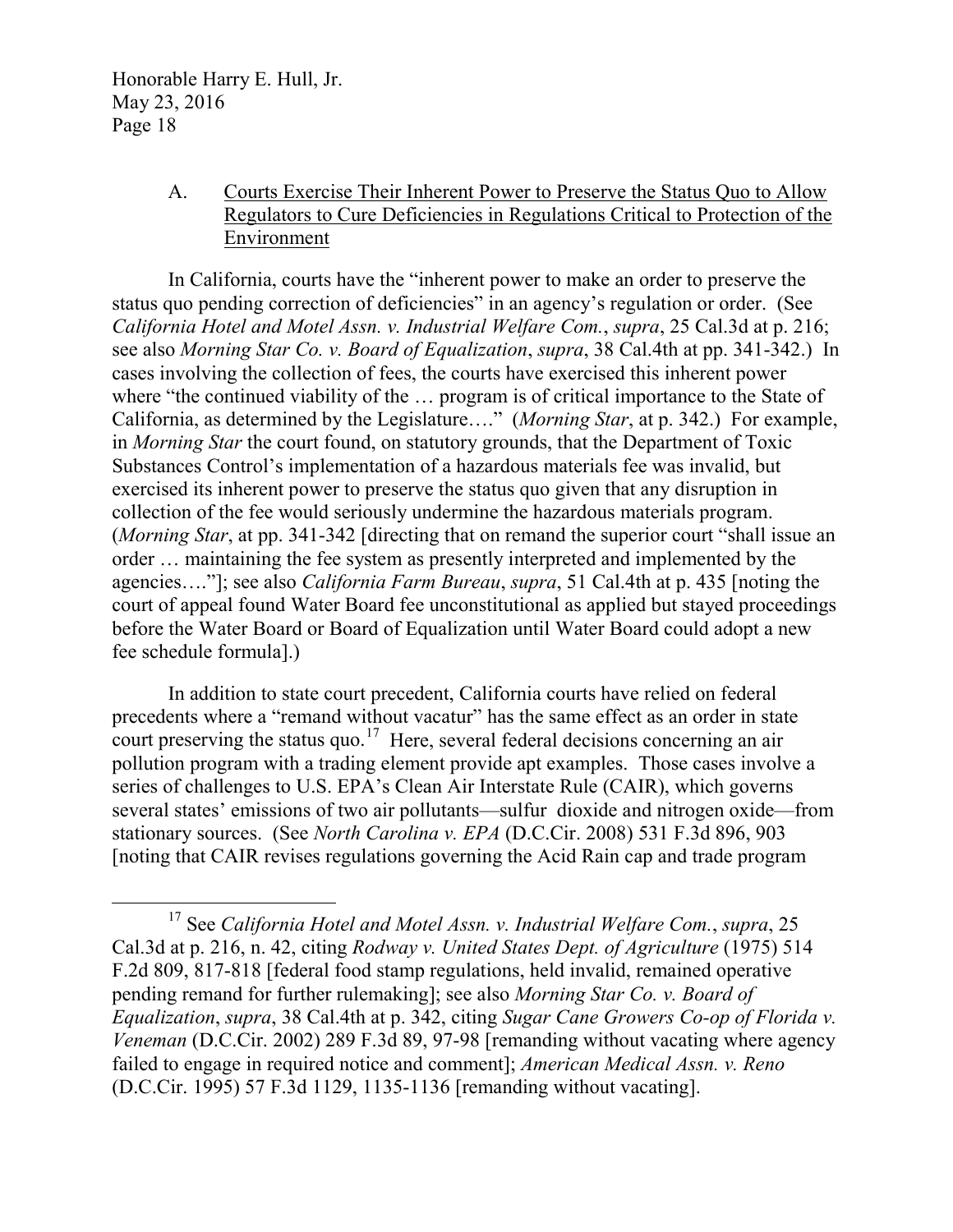and replaces another regulation with a trading program].) In 2008 and again in 2012, the District of Columbia Circuit Court of Appeals determined that EPA's original rule which it found suffered from "more than several fatal flaws"—should remain in place while EPA worked on a first and then a second replacement rule. (See *North Carolina v. EPA* (D.C.Cir. 2008) 550 F.3d 1176, 1178 (hereafter *North Carolina II*) [on rehearing amending its opinion to remand the rule without vacating, to remain in effect until it is replaced by a rule consistent with the court's opinion]; see also *EME Homer City Generation, L.P. v. EPA* (D.C.Cir. 2012) 696 F.3d 7, 37-38 [finding EPA's replacement for CAIR invalid, and again ordering EPA "to administer CAIR pending its development of a valid replacement"]; see also *EME Homer City Generation, L.P. v. EPA* (D.C. Cir. 2015) 795 F.3d 118, 132 [remanding without vacatur for recalculation of 2014 emissions budgets].) In both 2008 and 2012, the federal court of appeals found that:

[I]t is appropriate to remand without vacatur where vacatur would at least temporarily defeat the enhanced protection of the environmental values covered by the EPA rule at issue.

(*North Carolina II*, at p. 1178; *EME Homer City Generation*, at pp. 37-38.) The court further declined to "impose a particular schedule by which EPA must alter CAIR," choosing instead to remind EPA that the court did not intend to grant an indefinite stay of the effectiveness of its decision. (*North Carolina II*, at p. 1178)

B. This Court Should Preserve the Status Quo to Allow ARB a Reasonable Opportunity to Take on the Complex Task of Amending the Cap and Trade Program

ARB is under direction from the Legislature to reduce California's statewide greenhouse gas emissions to, at minimum, 1990 levels by 2020, and to do so in ways that achieve the maximum technologically feasible and cost-effective reductions. (Health & Saf. Code, §§ 38550, 38562, subd. (a).) "The challenges inherent in meeting these goals can hardly be overstated." (*Association of Irritated Residents v. California Air Resources Bd., supra*, 206 Cal.App.4th at p. 1505.) ARB, expert advisory committees, and stakeholders invested eighteen months in informal rulemaking and another year in formal rulemaking—including dozens of public meetings and thousands of pages of staff reports and responses to comments—to arrive at the design of the cap and trade regulations. (See ARB respondents' brief, pp. 7-16.) The result is cap and trade regulations that cover emissions from sources responsible for approximately 85 percent of statewide greenhouse gas emissions. (AR C-000025.) Moreover, the cap and trade program is working. The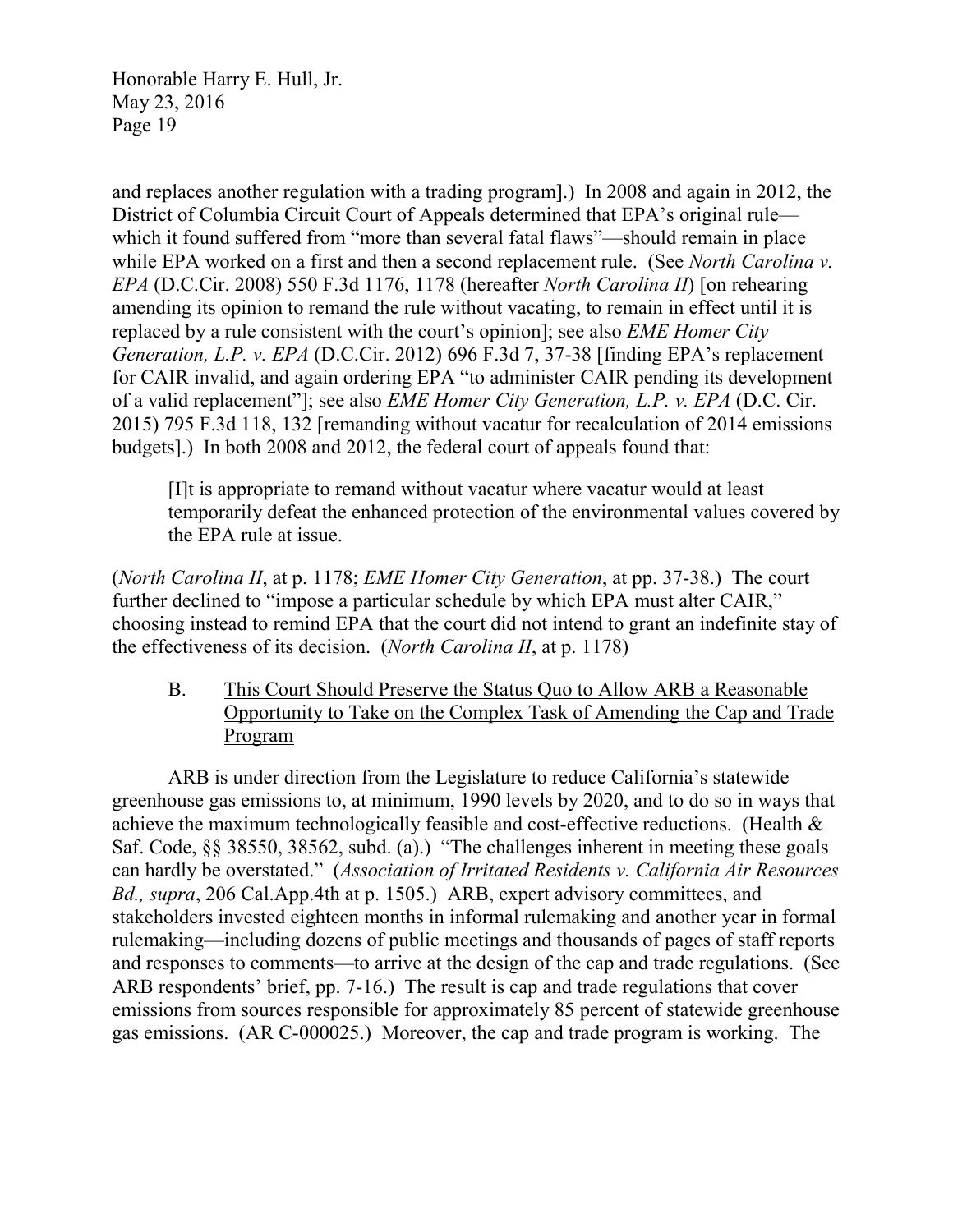first two-year compliance period is now complete and ARB has reported a greater than 99.9 percent compliance by covered emitters.<sup>[18](#page-19-0)</sup>

The cap and trade program, however, contains various elements that work together. At present, ARB's regulations allocate approximately half of the allowances at no cost directly to covered entities. (§§ 95890-95895.) This no-cost allocation is done pursuant to carefully calculated benchmarks and formulas embedded in the regulations that are designed to, among other things, prevent leakage and protect electricity and water ratepayers, consistent with the balancing of multiple objectives set forth by the Legislature. (See, e.g., §§ 95891 [Allocation for Industry Assistance], 95892 [Allocation to Electrical Distribution Utilities for Protection of Electricity Ratepayers]; see also Health & Saf. Code,  $\S$  38562, subds. (b)(1), (b)(8).) ARB distributes the other half of the allowances that make up the cap on a quarterly basis via the auction. (§§ 95910- 95914.)

Any change in the distribution of allowances would require that ARB amend the intricately detailed regulations and ensure that any changes take into consideration the many factors that AB 32 requires. Thus, ARB would need to consider—in an open and public rulemaking process—the impact of a change in distribution on the AB 32 factors mentioned above, as well as "the potential for direct, indirect and cumulative emissions impacts … including localized impacts in communities that are already adversely impacted by air pollution" and the ability of an amended cap and trade mechanism to "prevent[] any increase in the emissions of toxic air contaminants or criteria air pollutants." (See Health & Saf. Code,  $\S$ § 38570, subds. (b)(1) and (b)(2).)<sup>[19](#page-19-1)</sup>

<span id="page-19-0"></span><sup>&</sup>lt;sup>18</sup> See 2013-2014 Compliance Obligation Detail for ARB's Cap-and-Trade Program (Apr. 1, 2016), available at [http://www.arb.ca.gov/cc/capandtrade/2013-](http://www.arb.ca.gov/cc/capandtrade/2013-2014compliancereport.xlsx)  $\frac{2014$ compliancereport.xlsx.<br><sup>19</sup> The plaintiffs may argue that this court could or should issue an order directing

<span id="page-19-1"></span>ARB to allocate all allowances to covered entities at no cost. Such a request, however, would vastly oversimplify the issue and would invite the court to prejudge the outcome of complex issues and judgments that the Legislature delegated to ARB and that should be left to its quasi-legislative rulemaking process. (See generally, *Carrancho v. Cal. Air Resources Bd.* (2003) 111 Cal.App.4th 1255, 1265 ["The court does not 'weigh the evidence adduced before the administrative agency or substitute its judgment for that of the agency, for to do so would frustrate the legislative mandate'" (citation omitted)]; see also *Association of Irritated Residents v. California Air Resources Bd.*, *supra*, 206 Cal.App.4th at p. 1502 ["Determining the best means of identifying and implementing the most cost-effective and feasible measures to maximize greenhouse gas emissions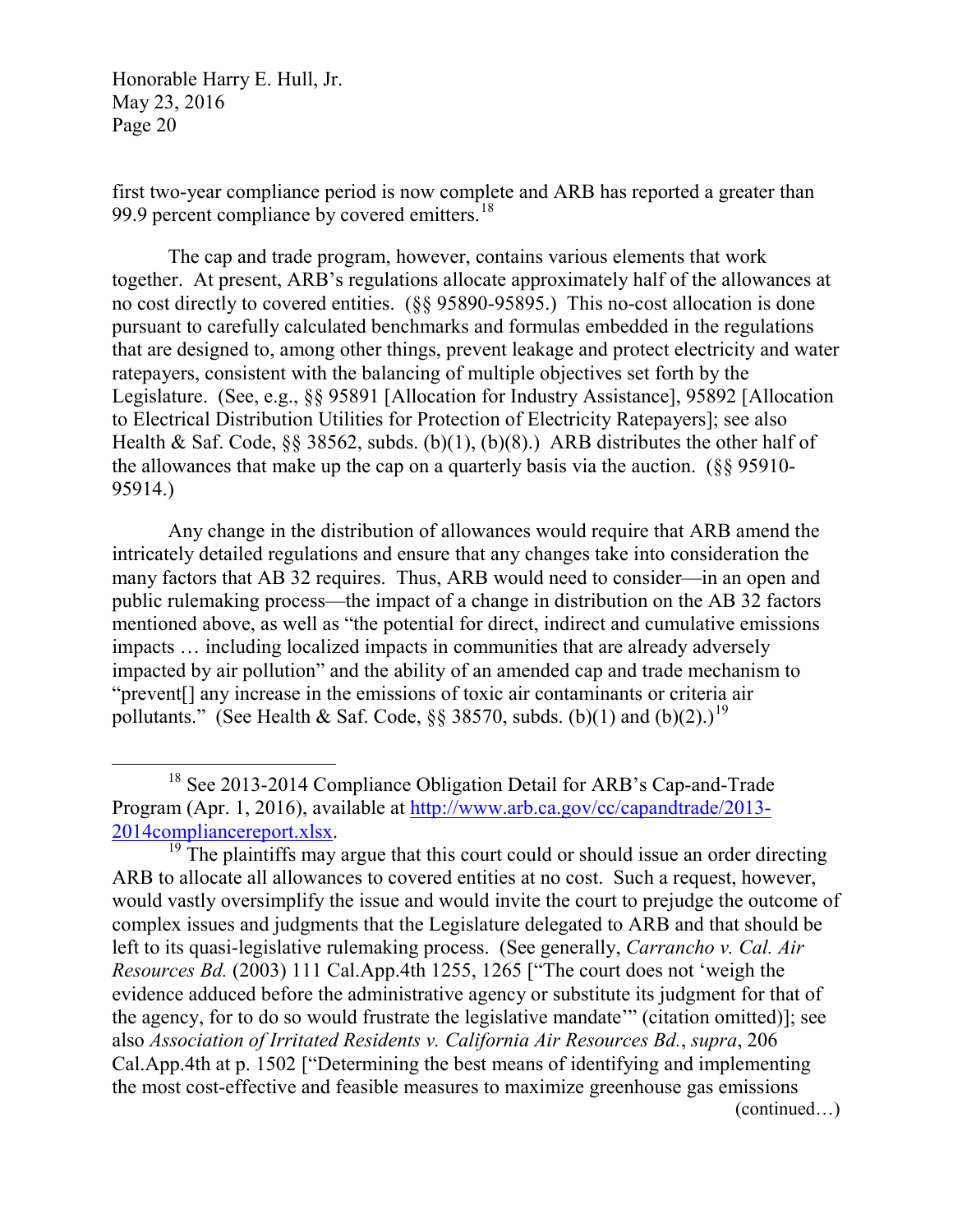As in *Morning Star* and *North Carolina*, the regulations at issue here further an important legislative protection of the environment. (See *Morning Star Co. v. Board of Equalization*, *supra*, 38 Cal.4th at pp. 341-342; *North Carolina II*, *supra*, 550 F.3d at p. 1178.) The cap and trade program is undoubtedly of critical importance to the state of California, and any alteration to one of the components of the program should be carefully considered to ensure that ARB can continue to provide "the enhanced protection of the environmental values covered by" the regulations. (See *North Carolina II*, at p.  $1178$ .)<sup>20</sup> For these reasons, any finding against ARB should be accompanied by an order that the auction of allowances remain in effect until such time as ARB has had a reasonable opportunity to promulgate amendments to the cap and trade regulations to come into compliance with this court's opinion.

\* \* \*

Respondents appreciate the opportunity to address the court's questions and respectfully submit that the judgment should be affirmed.

Sincerely,

ROBERT E. ASPERGER DAVID A. ZONANA Deputy Attorneys General

For KAMALA D. HARRIS Attorney General

*(…continued)*

 $\overline{a}$ 

reductions involves numerous highly technical and novel scientific, technical and economic issues"].)

<span id="page-20-0"></span> $20$  While a finding that the auction is an invalid tax would constitute a significant deficiency, the flaws found in several other cases where the status quo has been maintained were similarly significant. (See, e.g., *California Farm Bureau*, *supra*, 51 Cal.4th at p. 435 [noting in procedural history that the court of appeal stayed further proceedings before the Water Board or the Board of Equalization on a fee it found unconstitutional as applied]; see also *North Carolina II*, *supra*, 550 F.3d at p. 1178 [finding that EPA's trading regulation suffered from "more than several fatal flaws"].)